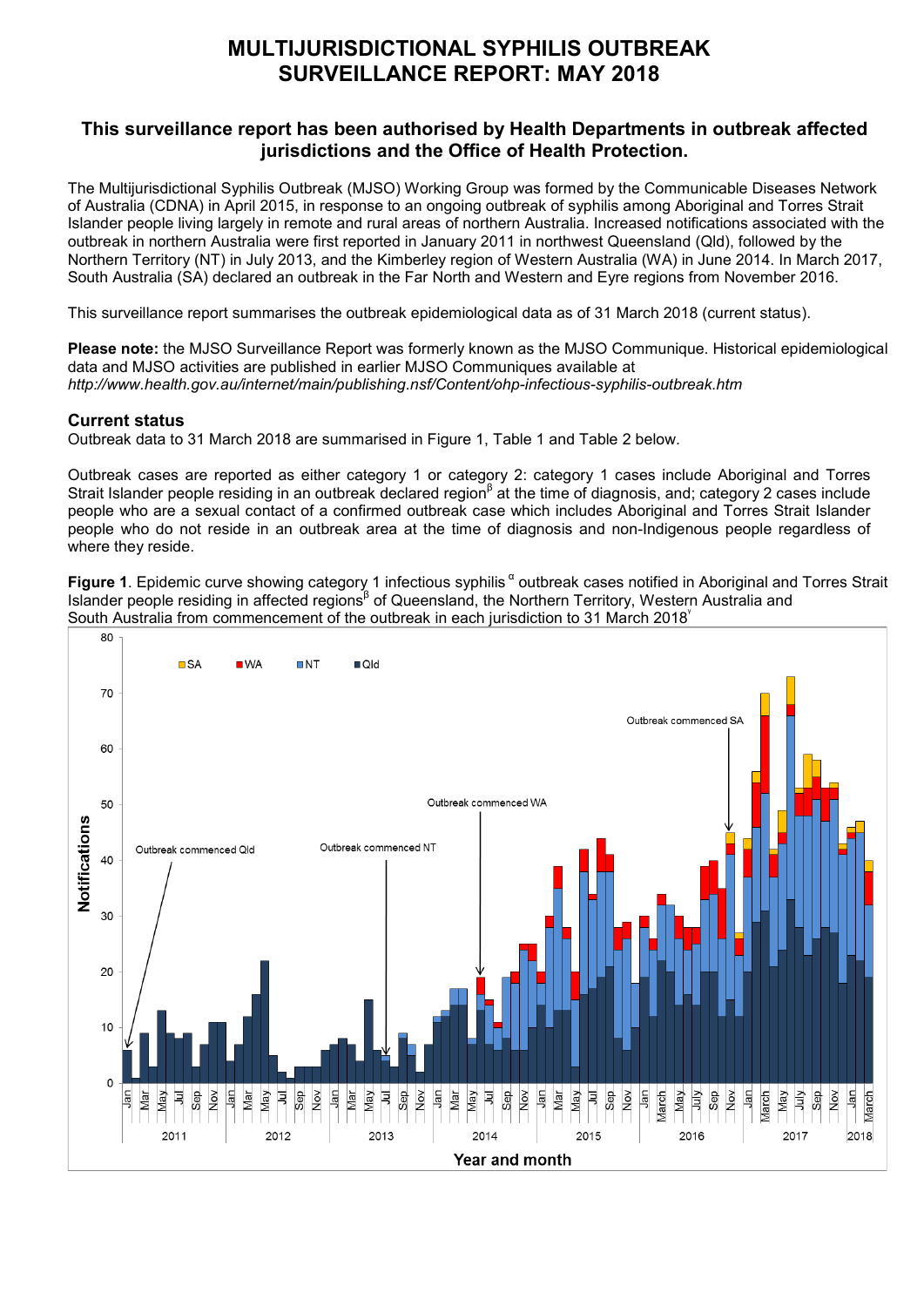Table 1. Characteristics of category 1 infectious syphilis<sup>a</sup> outbreak cases notified in Aboriginal and Torres Strait Islander people residing in affected regions<sup>β</sup> of Queensland, the Northern Territory, Western Australia and South Australia, to 31 March 2018

|                                                                | <b>North Qld</b><br>(four HHSs <sup><math>\beta</math></sup> ) | <b>NT</b><br>(seven regions <sup>b</sup> ) | <b>WA</b><br>(Kimberley<br>region) | <b>SA</b><br>(two regions <sup><math>\beta</math></sup> ) |  |
|----------------------------------------------------------------|----------------------------------------------------------------|--------------------------------------------|------------------------------------|-----------------------------------------------------------|--|
| Situation to-date, 31 March 2018                               |                                                                |                                            |                                    |                                                           |  |
| Outbreak commencement month/year                               | January 2011                                                   | <b>July 2013</b>                           | June 2014                          | November 2016                                             |  |
| Total number of cases $\alpha$                                 | 1082                                                           | 735                                        | 154                                | 31                                                        |  |
| Percent cases reported in 15-29 year age group                 | 67%                                                            | 66%                                        | 71%                                | 48%                                                       |  |
| % Male / % Female                                              | 48% / 52%                                                      | 45% / 55%                                  | 37% / 63%                          | 39%/61%                                                   |  |
| Congenital cases, confirmed (probable)"                        | 4(4)                                                           | 2(2)                                       | 0(0)                               | 1(0)                                                      |  |
| -number of deaths in congenital cases,<br>confirmed (probable) | 3(3)                                                           | 0(0)                                       | 0(0)                               | 0(0)                                                      |  |
| Last reporting months, 1 March - 31 March 2018                 |                                                                |                                            |                                    |                                                           |  |
| Number of cases $\alpha$                                       | 19                                                             | 13                                         | 6                                  | $\overline{2}$                                            |  |
| Percent cases reported in 15-29 year age group                 | 63%                                                            | 77%                                        | 100%                               | $0\%$                                                     |  |
| % Male / % Female                                              | 37% / 63%                                                      | 50% / 50%                                  | 33%/67%                            | 50% / 50%                                                 |  |

### **Table 2.** Number of category 2 infectious syphilis<sup>a</sup> cases, to 31 March 2018<sup>'</sup>

|                                                           | <b>North Qld</b><br>(four HHSs <sup><math>\beta</math></sup> ) | <b>NT</b><br>(seven regions <sup><math>\beta</math></sup> ) | <b>WA</b><br>(Kimberley<br>region) | <b>SA</b><br>(two regions <sup>b</sup> ) |
|-----------------------------------------------------------|----------------------------------------------------------------|-------------------------------------------------------------|------------------------------------|------------------------------------------|
| Situation to-date, 31 March 2018                          |                                                                |                                                             |                                    |                                          |
| Outbreak commencement month/year                          | January 2011                                                   | <b>July 2013</b>                                            | <b>June 2014</b>                   | November 2016                            |
| Aboriginal and Torres Strait Islander people <sup>8</sup> | 11                                                             |                                                             |                                    |                                          |
| Non-Indigenous people <sup>µ</sup>                        | 16                                                             |                                                             |                                    |                                          |
| Last reporting months, 1 -31 March 2018                   |                                                                |                                                             |                                    |                                          |
| Aboriginal and Torres Strait Islander people <sup>8</sup> |                                                                |                                                             |                                    |                                          |
| Non-Indigenous people <sup>µ</sup>                        |                                                                |                                                             |                                    |                                          |

#### **Notes:**

**<sup>α</sup>** Cases defined as per the MJSO syphilis outbreak case definition:

Affected regions include Torres and Cape, Cairns and Hinterland, North West, and Townsville Hospital and Health Services in Queensland; Alice Springs Urban, Alice Springs Rural, Barkly, East Arnhem, Katherine, Darwin Urban and Darwin Rural regions in the Northern Territory; the Kimberley health region in Western

Australia, and; Far North and Western and Eyre regions in South Australia.<br>A Cases defined as per the MJSO syphilis outbreak case definition: any newly diagnosed case of confirmed or probable congenital syphilis that meets national surveillance case definition whose mother's syphilis infection prior to or during pregnancy meets the infectious syphilis outbreak case definition.

§ Aboriginal and Torres Strait Islander people who are sexual contacts of a confirmed outbreak case and reside outside an outbreak declared region at the time of

diagnosis.<br><sup>µ</sup> Non-Indigenous people who are sexual contacts of a confirmed outbreak case and reside in or out of an outbreak declared region at the time of diagnosis. **ᵞ** Please note that **all data are provisional** and subject to change due to ongoing case investigation.

Nationally, an infectious syphilis outbreak case is defined as: any person who is newly diagnosed with confirmed or probable infectious syphilis according to the CDNA national surveillance case definition for infectious syphilis, **AND**, is an Aboriginal or Torres Strait Islander person who resides in any of the following outbreak declared regions as defined and documented by that jurisdiction, at or after the dates indicated: *Qld* - Torres and Cape Hospital and Health Service area (from 1 December 2012); Cairns and Hinterland Hospital and Health Service area (from 1 August 2013); North West Hospital and Health Service area (from 1 January 2011); Townsville Hospital and Health Service area (from 1 January 2014); *NT* - Alice Springs or Barkly district (from 1 July 2013); Katherine district (from 1 May 2014); East Arnhem district (from 1 November 2015); Darwin Rural and Urban (from 1 January 2017); *WA* - Kimberley region, Western Australia (from 1 June 2014), *SA* - Far North and Western and Eyre regions (from 15 November 2016) (category 1 outbreak cases) **OR**, is a sexual contact of a confirmed outbreak case (category 2 outbreak cases). **<sup>β</sup>**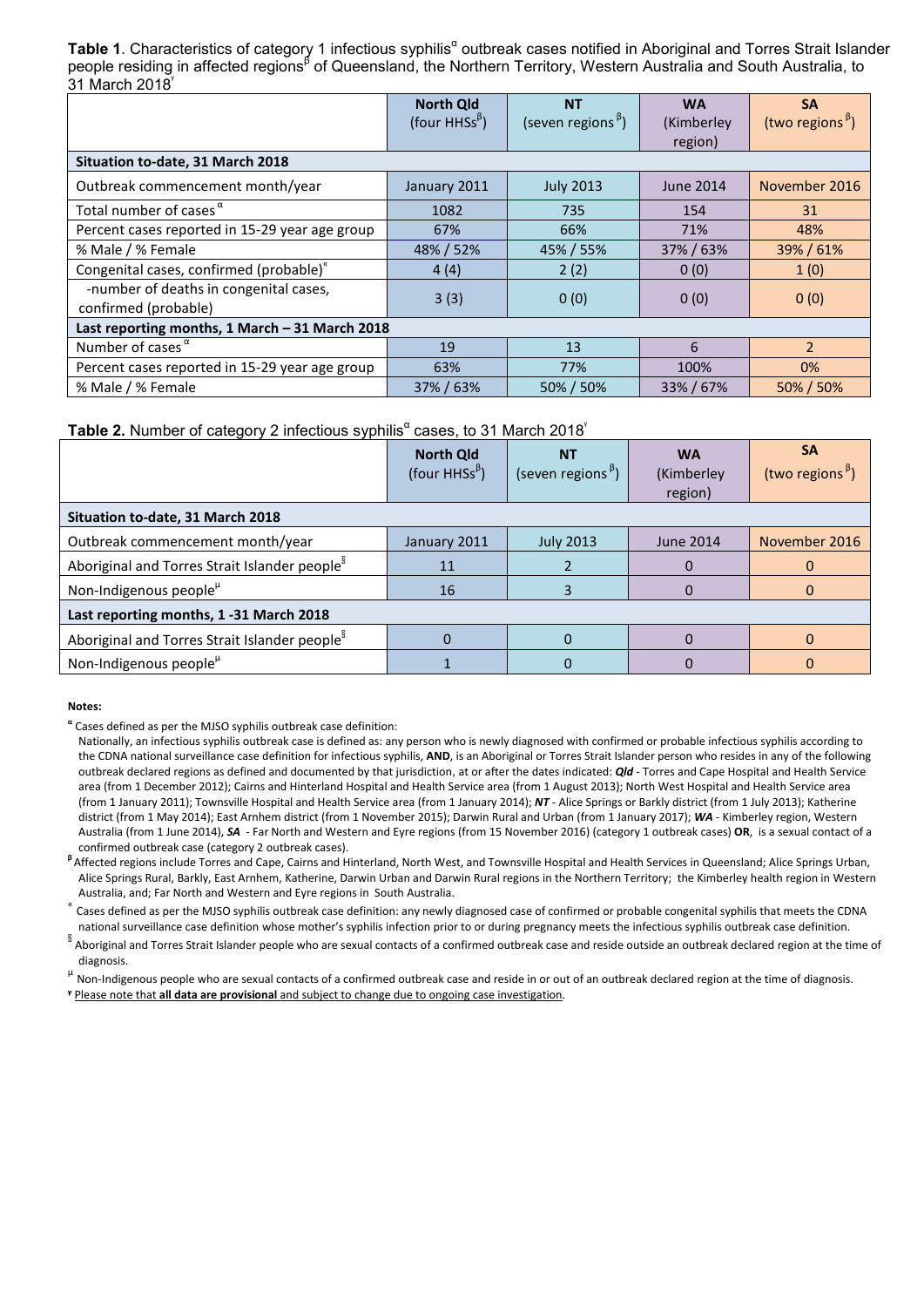# **MULTIJURISDICTIONAL SYPHILIS OUTBREAK SURVEILLANCE REPORT: JUNE 2018**

Data as of 30 April 2018

## **This surveillance report has been authorised by Health Departments in outbreak affected jurisdictions and the Office of Health Protection.**

The Multijurisdictional Syphilis Outbreak (MJSO) Working Group was formed by the Communicable Diseases Network of Australia (CDNA) in April 2015, in response to an ongoing outbreak of infectious syphilis among Aboriginal and Torres Strait Islander people living largely in remote and rural areas of northern Australia. Increased notifications associated with the outbreak in northern Australia were first reported in January 2011 in northwest Queensland (Qld), followed by the Northern Territory (NT) in July 2013, and the Kimberley region of Western Australia (WA) in June 2014. In March 2017, South Australia (SA) declared an outbreak in the Far North and Western and Eyre regions from November 2016.

This surveillance report summarises the outbreak epidemiological data as of 30 April 2018 (current status).

**Please note:** the MJSO Surveillance Report was formerly known as the MJSO Communique. Historical epidemiological data and MJSO activities are published in earlier MJSO Communiques available at *http://www.health.gov.au/internet/main/publishing.nsf/Content/ohp-infectious-syphilis-outbreak.htm*

### **Current status**

Outbreak data to 30 April 2018 are summarised in Figure 1, Table 1 and Table 2 below.

Outbreak cases are reported as either category 1 or category 2: category 1 cases include Aboriginal and Torres Strait Islander people residing in an outbreak declared region<sup>β</sup> at the time of diagnosis, and; category 2 cases include people who are a sexual contact of a confirmed outbreak case which includes Aboriginal and Torres Strait Islander people who do not reside in an outbreak area at the time of diagnosis and non-Indigenous people regardless of where they reside.

Between 1 – 30 April 2018, there were 36 outbreak cases (category 1 and 2 cases) reported from the four outbreak affected jurisdictions: 20 in Queensland; 14 in the Northern Territory; 1 in Western Australia and; 1 in South Australia (Figure 1, Table 1 and Table 2). From the commencement of the outbreak to 30 April 2018, there were a total of 2069 outbreak cases (category 1 and 2 cases) reported across the four outbreak affected jurisdictions: 1129 in Queensland (from January 2011); 754 in the Northern Territory (from July 2013); 155 in Western Australia (from June 2014), and; 31 in South Australia (from November 2016) (Table 1 and 2).

**Figure 1**. Epidemic curve showing category 1 infectious syphilis <sup>α</sup> outbreak cases notified in Aboriginal and Torres Strait Islander people residing in affected regions<sup>β</sup> of Queensland, the Northern Territory, Western Australia and South Australia from commencement of the outbreak in each jurisdiction to 30 April 2018

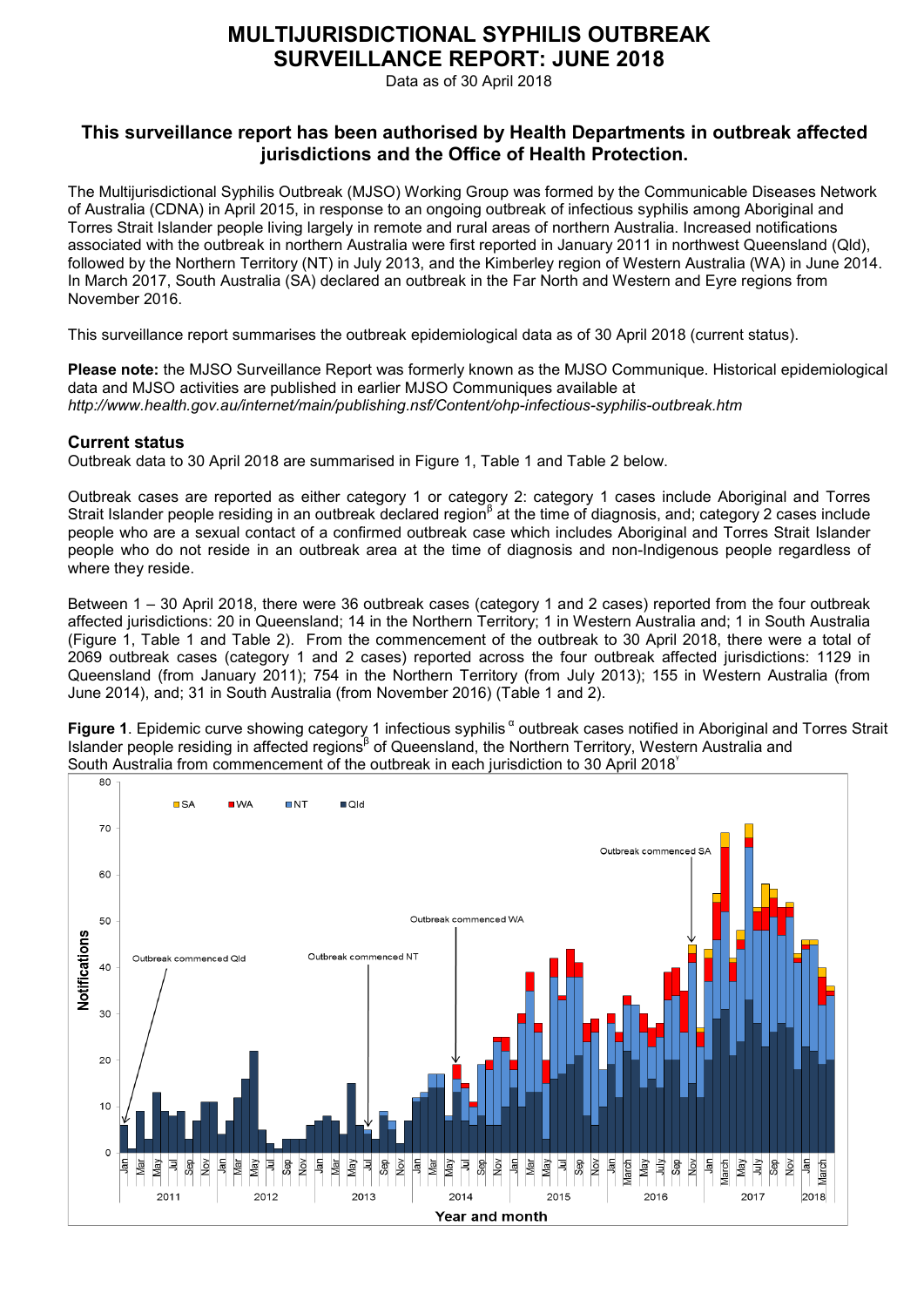Table 1. Characteristics of category 1 infectious syphilis<sup>a</sup> outbreak cases notified in Aboriginal and Torres Strait Islander people residing in affected regions<sup>β</sup> of Queensland, the Northern Territory, Western Australia and South Australia, to 30 April 2018<sup>ᵞ</sup>

|                                                                | <b>North Qld</b><br>(four HHSs <sup><math>\beta</math></sup> ) | <b>NT</b><br>(seven regions <sup><math>\beta</math></sup> ) | <b>WA</b><br>(Kimberley<br>region) | <b>SA</b><br>(two regions <sup><math>\beta</math></sup> ) |  |
|----------------------------------------------------------------|----------------------------------------------------------------|-------------------------------------------------------------|------------------------------------|-----------------------------------------------------------|--|
| Situation to-date, 30 April 2018                               |                                                                |                                                             |                                    |                                                           |  |
| Outbreak commencement month/year                               | January 2011                                                   | <b>July 2013</b>                                            | <b>June 2014</b>                   | November 2016                                             |  |
| Total number of cases $\alpha$                                 | 1102                                                           | 749                                                         | 155                                | 31                                                        |  |
| % 15-29 year age group                                         | 67%                                                            | 66%                                                         | 71%                                | 48%                                                       |  |
| % Male / % Female                                              | 48% / 52%                                                      | 46% / 54%                                                   | 37% / 63%                          | 39%/61%                                                   |  |
| Congenital cases, confirmed (probable)"                        | 4(4)                                                           | 2(2)                                                        | 0(0)                               | 1(0)                                                      |  |
| -number of deaths in congenital cases,<br>confirmed (probable) | 3(3)                                                           | 0(0)                                                        | 0(0)                               | 0(0)                                                      |  |
| Last reporting month, $1 - 30$ April 2018                      |                                                                |                                                             |                                    |                                                           |  |
| Number of cases $\alpha$                                       | 20                                                             | 14                                                          | $\mathbf{1}$                       | $\mathbf{1}$                                              |  |
| % 15-29 year age group                                         | 80%                                                            | 57%                                                         | 100%                               | 100%                                                      |  |
| % Male / % Female                                              | 45% / 55%                                                      | 43% / 57%                                                   | 0% / 100%                          | 0% / 100%                                                 |  |

#### **Table 2.** Number of category 2 infectious syphilis<sup>a</sup> cases, to 30 April 2018<sup>'</sup>

|                                                           | <b>North Qld</b><br>(four HHSs <sup><math>\beta</math></sup> ) | <b>NT</b><br>(seven regions <sup><math>\beta</math></sup> ) | <b>WA</b><br>(Kimberley<br>region) | <b>SA</b><br>(two regions <sup><math>\beta</math></sup> ) |
|-----------------------------------------------------------|----------------------------------------------------------------|-------------------------------------------------------------|------------------------------------|-----------------------------------------------------------|
| Situation to-date, 30 April 2018                          |                                                                |                                                             |                                    |                                                           |
| Outbreak commencement month/year                          | January 2011                                                   | <b>July 2013</b>                                            | <b>June 2014</b>                   | November 2016                                             |
| Aboriginal and Torres Strait Islander people <sup>8</sup> | 11                                                             |                                                             |                                    |                                                           |
| Non-Indigenous people <sup>µ</sup>                        | 16                                                             |                                                             |                                    |                                                           |
| Last reporting month, 1 -30 April 2018                    |                                                                |                                                             |                                    |                                                           |
| Aboriginal and Torres Strait Islander people <sup>8</sup> |                                                                |                                                             |                                    |                                                           |
| Non-Indigenous people <sup>µ</sup>                        |                                                                |                                                             |                                    |                                                           |

#### **Notes:**

**<sup>α</sup>** Cases defined as per the MJSO syphilis outbreak case definition:

Affected regions include Torres and Cape, Cairns and Hinterland, North West, and Townsville Hospital and Health Services in Queensland; Alice Springs Urban, Alice Springs Rural, Barkly, East Arnhem, Katherine, Darwin Urban and Darwin Rural regions in the Northern Territory; the Kimberley health region in Western

Australia, and; Far North and Western and Eyre regions in South Australia.<br>A Cases defined as per the MJSO syphilis outbreak case definition: any newly diagnosed case of confirmed or probable congenital syphilis that meets national surveillance case definition whose mother's syphilis infection prior to or during pregnancy meets the infectious syphilis outbreak case definition.

§ Aboriginal and Torres Strait Islander people who are sexual contacts of a confirmed outbreak case and reside outside an outbreak declared region at the time of

diagnosis.<br><sup>µ</sup> Non-Indigenous people who are sexual contacts of a confirmed outbreak case and reside in or out of an outbreak declared region at the time of diagnosis. **ᵞ** Please note that **all data are provisional** and subject to change due to ongoing case investigation.

Nationally, an infectious syphilis outbreak case is defined as: any person who is newly diagnosed with confirmed or probable infectious syphilis according to the CDNA national surveillance case definition for infectious syphilis, **AND**, is an Aboriginal or Torres Strait Islander person who resides in any of the following outbreak declared regions as defined and documented by that jurisdiction, at or after the dates indicated: *Qld* - Torres and Cape Hospital and Health Service area (from 1 December 2012); Cairns and Hinterland Hospital and Health Service area (from 1 August 2013); North West Hospital and Health Service area (from 1 January 2011); Townsville Hospital and Health Service area (from 1 January 2014); *NT* - Alice Springs or Barkly district (from 1 July 2013); Katherine district (from 1 May 2014); East Arnhem district (from 1 November 2015); Darwin Rural and Urban (from 1 January 2017); *WA* - Kimberley region, Western Australia (from 1 June 2014), *SA* - Far North and Western and Eyre regions (from 15 November 2016) (category 1 outbreak cases) **OR**, is a sexual contact of a confirmed outbreak case (category 2 outbreak cases). **<sup>β</sup>**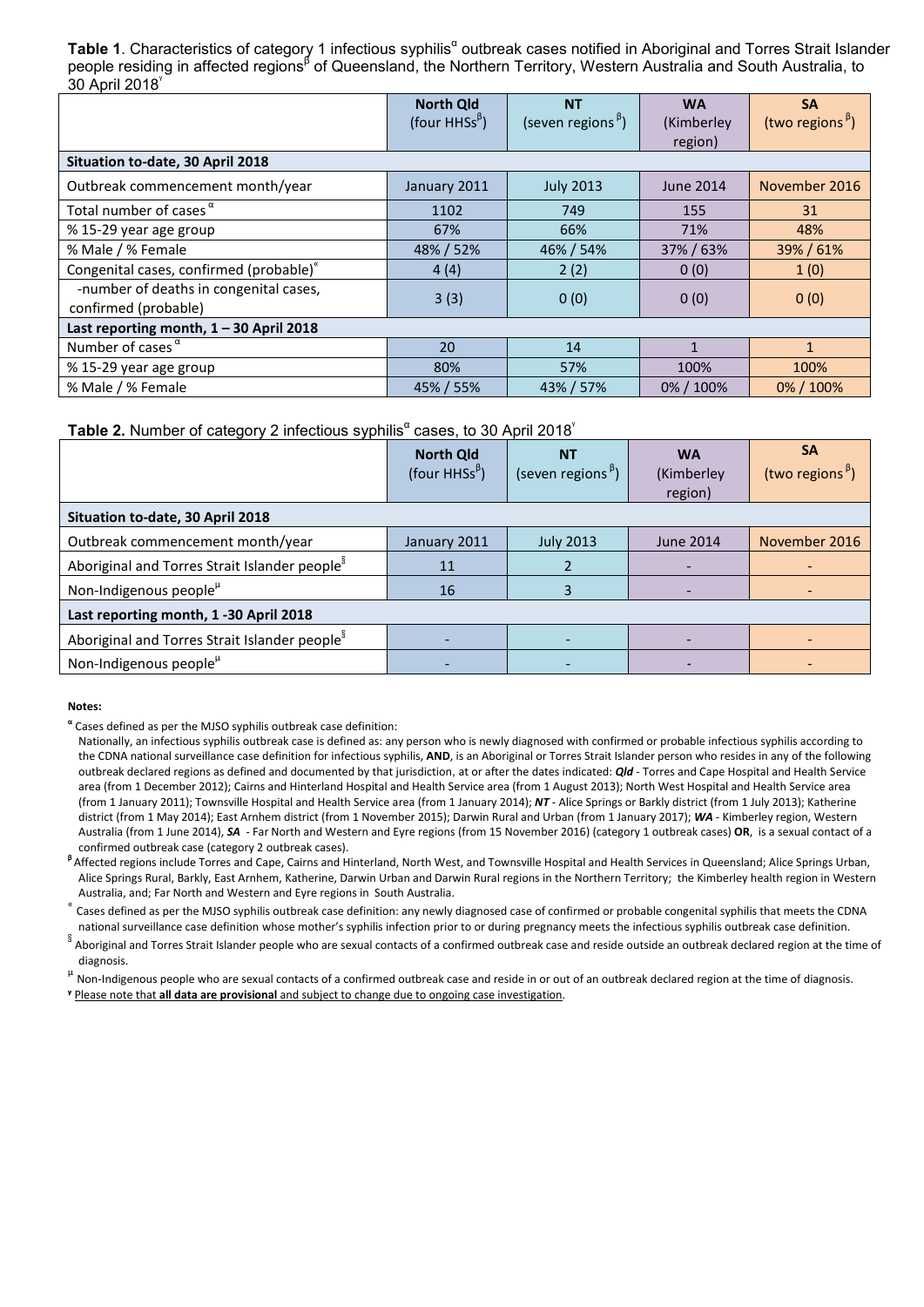# **MULTIJURISDICTIONAL SYPHILIS OUTBREAK SURVEILLANCE REPORT: JUNE 2018**

Data as of 31 May 2018

## **This surveillance report has been authorised by Health Departments in outbreak affected jurisdictions and the Office of Health Protection.**

The Multijurisdictional Syphilis Outbreak (MJSO) Working Group was formed by the Communicable Diseases Network of Australia (CDNA) in April 2015, in response to an ongoing outbreak of infectious syphilis among Aboriginal and Torres Strait Islander people living largely in remote and rural areas of northern Australia. Increased notifications associated with the outbreak in northern Australia were first reported in January 2011 in northwest Queensland (Qld), followed by the Northern Territory (NT) in July 2013, and the Kimberley region of Western Australia (WA) in June 2014. In March 2017, South Australia (SA) declared an outbreak in the Far North and Western and Eyre regions from November 2016.

This surveillance report summarises the outbreak epidemiological data as of 31 May 2018 (current status).

**Please note:** the MJSO Surveillance Report was formerly known as the MJSO Communique. Historical epidemiological data and MJSO activities are published in earlier MJSO Communiques available at *http://www.health.gov.au/internet/main/publishing.nsf/Content/ohp-infectious-syphilis-outbreak.htm*

### **Current status**

Outbreak data to 31 May 2018<sup>t</sup> are summarised in Figure 1. Table 1 and Table 2 below.

Outbreak cases are reported as either category 1 or category 2: category 1 cases include Aboriginal and Torres Strait Islander people residing in an outbreak declared region<sup>β</sup> at the time of diagnosis, and; category 2 cases include people who are a sexual contact of a confirmed outbreak case which includes Aboriginal and Torres Strait Islander people who do not reside in an outbreak area at the time of diagnosis and non-Indigenous people regardless of where they reside.

Between  $1 - 31$  May 2018<sup>t</sup>, there were 48 outbreak cases (category 1 and 2 cases) reported from the four outbreak affected jurisdictions: 19 in Queensland; 19 in the Northern Territory; 6 in Western Australia and; 4 in South Australia (Figure 1, Table 1 and Table 2). From the commencement of the outbreak to 31 May 2018<sup>t</sup>, there were a total of 2120 outbreak cases (category 1 and 2 cases) reported across the four outbreak affected jurisdictions: 1149 in Queensland (from January 2011); 774 in the Northern Territory (from July 2013); 162 in Western Australia (from June 2014), and; 35 in South Australia (from November 2016) (Table 1 and 2).

**Figure 1**. Epidemic curve showing category 1 infectious syphilis <sup>α</sup> outbreak cases notified in Aboriginal and Torres Strait Islander people residing in affected regions<sup>β</sup> of Queensland, the Northern Territory, Western Australia and South Australia from commencement of the outbreak in each jurisdiction to 31 May 2018 $^{\star}$ 

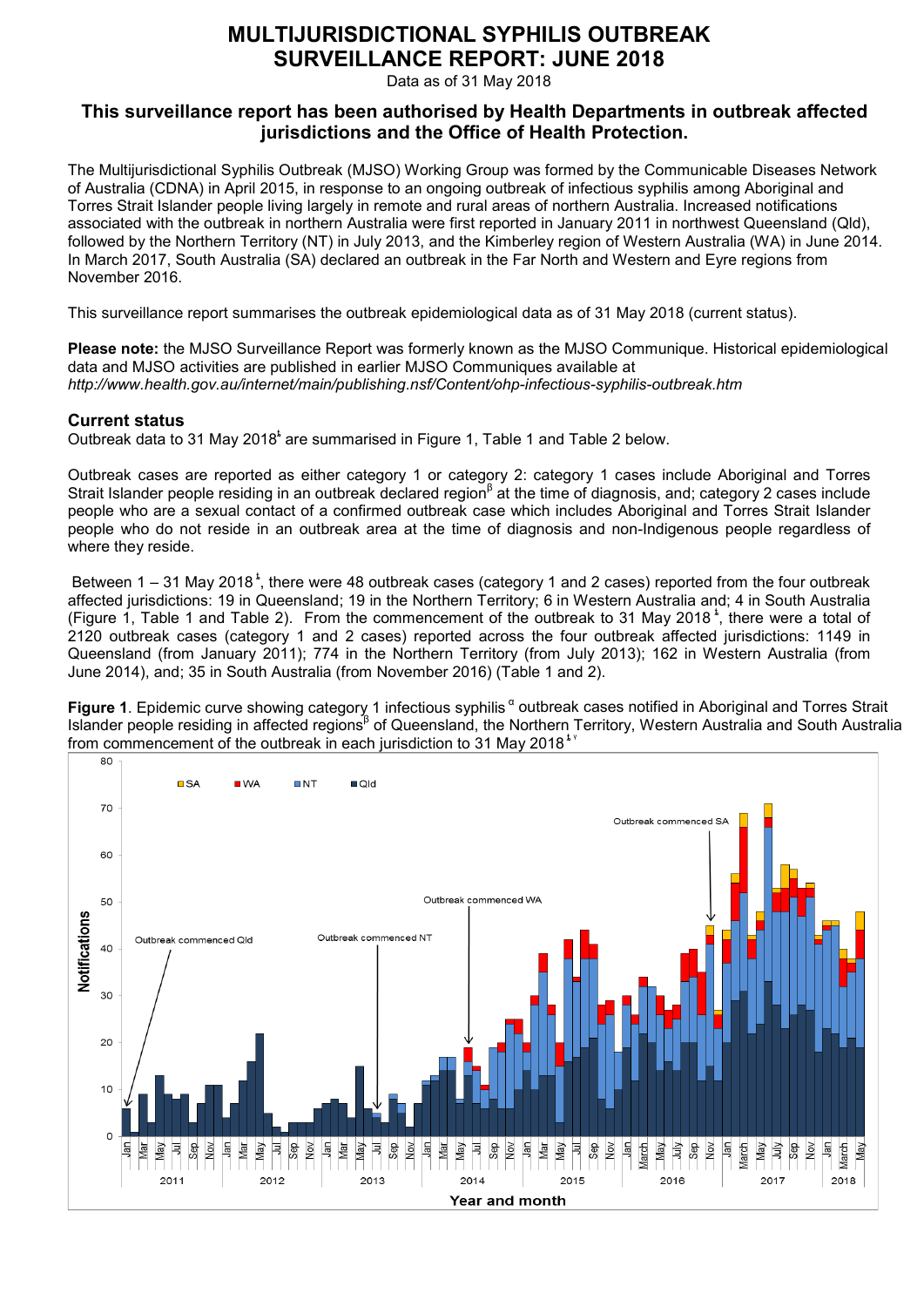**Table 1.** Characteristics of category 1 infectious syphilis<sup>a</sup> outbreak cases notified in Aboriginal and Torres Strait Islander people residing in affected regions<sup>β</sup> of Queensland, the Northern Territory, Western Australia and South Australia, to 31 May 2018 $^{\frac{1}{3}}$ 

|                                                                | <b>North Qld</b><br>(four HHSs <sup><math>\beta</math></sup> ) | <b>NT</b><br>(seven regions <sup><math>\beta</math></sup> ) | <b>WA</b><br>(Kimberley<br>region) | <b>SA</b><br>(two regions <sup><math>\beta</math></sup> ) |
|----------------------------------------------------------------|----------------------------------------------------------------|-------------------------------------------------------------|------------------------------------|-----------------------------------------------------------|
| Situation to-date, 31 May 2018                                 |                                                                |                                                             |                                    |                                                           |
| Outbreak commencement month/year                               | January 2011                                                   | <b>July 2013</b>                                            | <b>June 2014</b>                   | November 2016                                             |
| Total number of cases $^{\alpha}$                              | 1123                                                           | 768                                                         | 162                                | 35                                                        |
| % Male / % Female                                              | 47% / 53%                                                      | 45% / 55%                                                   | 36% / 64%                          | 43% / 57%                                                 |
| % 15-29 year age group                                         | 67%                                                            | 65%                                                         | 71%                                | 48%                                                       |
| Congenital cases, confirmed (probable)"                        | 4(4)                                                           | 2(2)                                                        | 0(0)                               | 1(0)                                                      |
| -number of deaths in congenital cases,<br>confirmed (probable) | 3(3)                                                           | 0(0)                                                        | 0(0)                               | 0(0)                                                      |
| Last reporting month, $1 - 31$ May 2018                        |                                                                |                                                             |                                    |                                                           |
| Number of cases $\alpha$                                       | 19                                                             | 19                                                          | 6                                  | 4                                                         |
| % Male / % Female                                              | 37% / 63%                                                      | 26% / 74%                                                   | 33% / 67%                          | 75% / 25%                                                 |
| % 15-29 year age group                                         | 68%                                                            | 42%                                                         | 67%                                | 25%                                                       |

#### **Table 2.** Number of category 2 infectious syphilis<sup>a</sup> cases, to 31 May 2018<sup>ky</sup>

|                                                           | <b>North Qld</b><br>(four HHSs <sup><math>\beta</math></sup> ) | <b>NT</b><br>(seven regions <sup><math>\beta</math></sup> ) | <b>WA</b><br>(Kimberley<br>region) | <b>SA</b><br>(two regions <sup><math>\beta</math></sup> ) |
|-----------------------------------------------------------|----------------------------------------------------------------|-------------------------------------------------------------|------------------------------------|-----------------------------------------------------------|
| Situation to-date, 31 May 2018                            |                                                                |                                                             |                                    |                                                           |
| Outbreak commencement month/year                          | January 2011                                                   | <b>July 2013</b>                                            | <b>June 2014</b>                   | November 2016                                             |
| Aboriginal and Torres Strait Islander people <sup>8</sup> | 11                                                             |                                                             |                                    |                                                           |
| Non-Indigenous people <sup>µ</sup>                        | 15                                                             |                                                             |                                    |                                                           |
| Last reporting month, 1-31 May 2018                       |                                                                |                                                             |                                    |                                                           |
| Aboriginal and Torres Strait Islander people <sup>8</sup> |                                                                |                                                             |                                    |                                                           |
| Non-Indigenous people <sup>µ</sup>                        |                                                                |                                                             |                                    |                                                           |

#### **Notes:**

 $^{\sharp}$  'Diagnosis date' was used to define the period of analysis. This date represents either the onset date or where the date of onset was not known, the earliest of the specimen collection date, the notification date, or the notification receive date.

**<sup>α</sup>** Cases defined as per the MJSO syphilis outbreak case definition:

Nationally, an infectious syphilis outbreak case is defined as: any person who is newly diagnosed with confirmed or probable infectious syphilis according to the CDNA national surveillance case definition for infectious syphilis, **AND**, is an Aboriginal or Torres Strait Islander person who resides in any of the following outbreak declared regions as defined and documented by that jurisdiction, at or after the dates indicated: *Qld* - Torres and Cape Hospital and Health Service area (from 1 December 2012); Cairns and Hinterland Hospital and Health Service area (from 1 August 2013); North West Hospital and Health Service area (from 1 January 2011); Townsville Hospital and Health Service area (from 1 January 2014); *NT* - Alice Springs or Barkly district (from 1 July 2013); Katherine district (from 1 May 2014); East Arnhem district (from 1 November 2015); Darwin Rural and Urban (from 1 January 2017); *WA* - Kimberley region, Western Australia (from 1 June 2014), *SA* - Far North and Western and Eyre regions (from 15 November 2016) (category 1 outbreak cases) **OR**, is a sexual contact of a

confirmed outbreak case (category 2 outbreak cases).<br><sup>β</sup> Affected regions include Torres and Cape, Cairns and Hinterland, North West, and Townsville Hospital and Health Services in Queensland; Alice Springs Urban, Alice Springs Rural, Barkly, East Arnhem, Katherine, Darwin Urban and Darwin Rural regions in the Northern Territory; the Kimberley health region in Western

Australia, and; Far North and Western and Eyre regions in South Australia.<br>Cases defined as per the MJSO syphilis outbreak case definition: any newly diagnosed case of confirmed or probable congenital syphilis that meets t national surveillance case definition whose mother's syphilis infection prior to or during pregnancy meets the infectious syphilis outbreak case definition.

§ Aboriginal and Torres Strait Islander people who are sexual contacts of a confirmed outbreak case and reside outside an outbreak declared region at the time of

diagnosis.<br><sup>µ</sup> Non-Indigenous people who are sexual contacts of a confirmed outbreak case and reside in or out of an outbreak declared region at the time of diagnosis.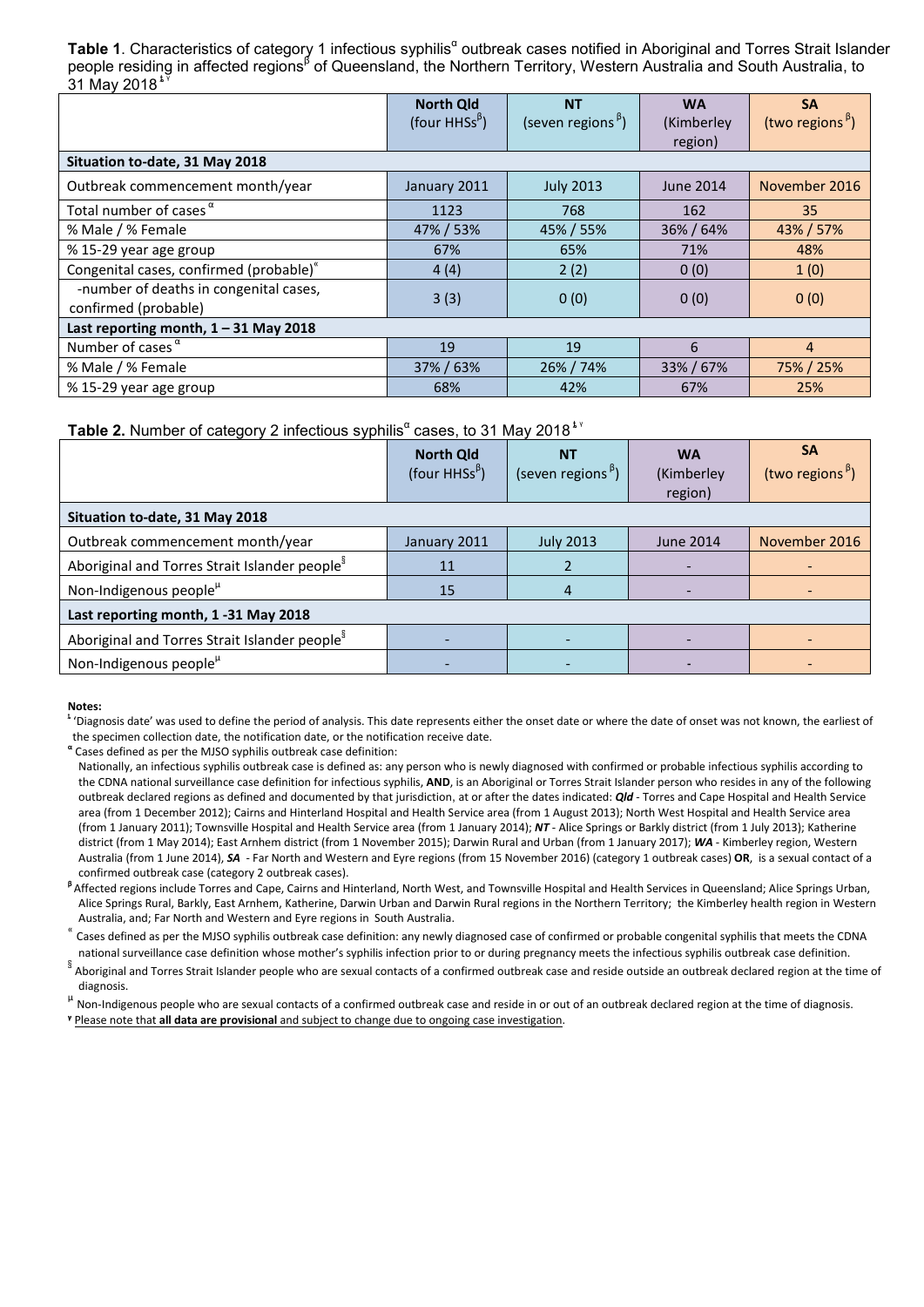# **MULTIJURISDICTIONAL SYPHILIS OUTBREAK SURVEILLANCE REPORT: JULY 2018**

### **This surveillance report has been authorised by Health Departments in outbreak affected jurisdictions and the Office of Health Protection.**

The Multijurisdictional Syphilis Outbreak (MJSO) Working Group was formed by the Communicable Diseases Network of Australia (CDNA) in April 2015, in response to an ongoing outbreak of infectious syphilis among Aboriginal and Torres Strait Islander people living largely in remote and rural areas of northern Australia. Increased notifications associated with the outbreak in northern Australia were first reported in January 2011 in northwest Queensland (Qld), followed by the Northern Territory (NT) in July 2013, and the Kimberley region of Western Australia (WA) in June 2014. In March 2017, South Australia (SA) declared an outbreak in the Far North and Western and Eyre regions from November 2016.

This surveillance report summarises the outbreak epidemiological data as of 30 June 2018 (current status).

**Please note:** the MJSO Surveillance Report was formerly known as the MJSO Communique. Historical epidemiological data and MJSO activities are published in earlier MJSO Communiques available at *http://www.health.gov.au/internet/main/publishing.nsf/Content/ohp-infectious-syphilis-outbreak.htm*

### **Current status**

Outbreak data to 30 June  $2018<sup>3</sup>$  are summarised in Figure 1, Table 1 and Table 2 below.

Outbreak cases are reported as either category 1 or category 2: category 1 cases include Aboriginal and Torres Strait Islander people residing in an outbreak declared region<sup>β</sup> at the time of diagnosis, and; category 2 cases include people who are a sexual contact of a confirmed outbreak case which includes Aboriginal and Torres Strait Islander people who do not reside in an outbreak area at the time of diagnosis and non-Indigenous people regardless of where they reside.

Between 1 – 30 June 2018<sup>\*</sup>, there were 54 outbreak cases (category 1 and 2 cases) reported from the four outbreak affected jurisdictions: 22 in Queensland; 26 in the Northern Territory; 3 in Western Australia and; 3 in South Australia (Figure 1, Table 1 and Table 2). From the commencement of the outbreak to 30 June 2018<sup>t</sup>, there were a total of 2175 outbreak cases (category 1 and 2 cases) reported across the four outbreak affected jurisdictions: 1170 in Queensland (from January 2011); 802 in the Northern Territory (from July 2013); 165 in Western Australia (from June 2014), and; 38 in South Australia (from November 2016) (Table 1 and 2).

Figure 1. Epidemic curve showing category 1 infectious syphilis<sup>a</sup> outbreak cases notified in Aboriginal and Torres Strait Islander people residing in affected regions<sup>β</sup> of Queensland, the Northern Territory, Western Australia and South Australia from commencement of the outbreak in each jurisdiction to 30 June 2018<sup> $^{\frac{1}{2}}$ </sup>

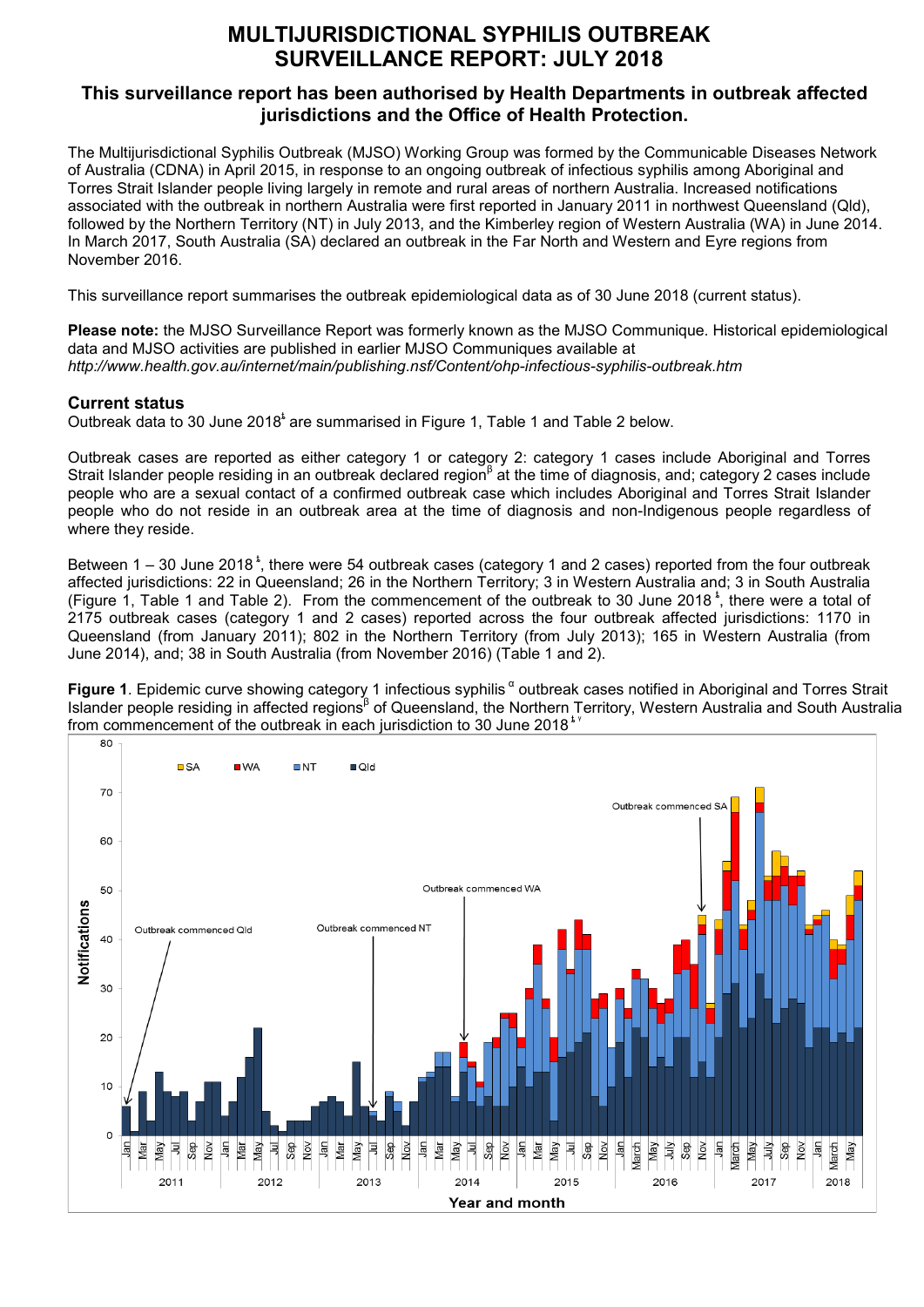**Table 1.** Characteristics of category 1 infectious syphilis<sup>a</sup> outbreak cases notified in Aboriginal and Torres Strait Islander people residing in affected regions<sup>β</sup> of Queensland, the Northern Territory, Western Australia and South Australia, to  $30 \text{ June } 2018$ 

|                                                                | <b>North Qld</b><br>(four HHSs <sup><math>\beta</math></sup> ) | <b>NT</b><br>(seven regions <sup><math>\beta</math></sup> ) | <b>WA</b><br>(Kimberley<br>region) | <b>SA</b><br>(two regions <sup>b</sup> ) |
|----------------------------------------------------------------|----------------------------------------------------------------|-------------------------------------------------------------|------------------------------------|------------------------------------------|
| Situation to-date, 30 June 2018                                |                                                                |                                                             |                                    |                                          |
| Outbreak commencement month/year                               | January 2011                                                   | <b>July 2013</b>                                            | <b>June 2014</b>                   | November 2016                            |
| Total number of cases $\alpha$                                 | 1144                                                           | 796                                                         | 165                                | 38                                       |
| % Male / % Female                                              | 47% / 53%                                                      | 46% / 54%                                                   | 36% / 64%                          | 45% / 55%                                |
| % 15-29 year age group                                         | 67%                                                            | 64%                                                         | 71%                                | 45%                                      |
| Congenital cases, confirmed (probable)"                        | 4(4)                                                           | 2(2)                                                        | 0(0)                               | 1(0)                                     |
| -number of deaths in congenital cases,<br>confirmed (probable) | 3(3)                                                           | 0(0)                                                        | 0(0)                               | 0(0)                                     |
| Last reporting month, $1 - 30$ June 2018                       |                                                                |                                                             |                                    |                                          |
| Number of cases $\alpha$                                       | 22                                                             | 26                                                          | 3                                  | $\overline{3}$                           |
| % Male / % Female                                              | 32% / 68%                                                      | 54% / 46%                                                   | 33% / 67%                          | 67% / 33%                                |
| % 15-29 year age group                                         | 59%                                                            | 27%                                                         | 67%                                | 33%                                      |

### **Table 2.** Number of category 2 infectious syphilis<sup>a</sup> cases, to 30 June 2018<sup>k</sup>

|                                                           | <b>North Qld</b><br>(four HHSs <sup><math>\beta</math></sup> ) | <b>NT</b><br>(seven regions <sup><math>\beta</math></sup> ) | <b>WA</b><br>(Kimberley | <b>SA</b><br>(two regions <sup><math>\beta</math></sup> ) |
|-----------------------------------------------------------|----------------------------------------------------------------|-------------------------------------------------------------|-------------------------|-----------------------------------------------------------|
|                                                           |                                                                |                                                             | region)                 |                                                           |
| Situation to-date, 30 June 2018                           |                                                                |                                                             |                         |                                                           |
| Outbreak commencement month/year                          | January 2011                                                   | <b>July 2013</b>                                            | <b>June 2014</b>        | November 2016                                             |
| Aboriginal and Torres Strait Islander people <sup>8</sup> | 11                                                             |                                                             |                         |                                                           |
| Non-Indigenous people <sup>µ</sup>                        | 15                                                             |                                                             |                         |                                                           |
| Last reporting month, 1 -30 June 2018                     |                                                                |                                                             |                         |                                                           |
| Aboriginal and Torres Strait Islander people <sup>8</sup> |                                                                |                                                             |                         |                                                           |
| Non-Indigenous people $\mu$                               |                                                                |                                                             |                         |                                                           |

#### **Notes:**

 $^{\sharp}$  'Diagnosis date' was used to define the period of analysis. This date represents either the onset date or where the date of onset was not known, the earliest of the specimen collection date, the notification date, or the notification receive date.

**<sup>α</sup>** Cases defined as per the MJSO syphilis outbreak case definition:

Nationally, an infectious syphilis outbreak case is defined as: any person who is newly diagnosed with confirmed or probable infectious syphilis according to the CDNA national surveillance case definition for infectious syphilis, **AND**, is an Aboriginal or Torres Strait Islander person who resides in any of the following outbreak declared regions as defined and documented by that jurisdiction, at or after the dates indicated: *Qld* - Torres and Cape Hospital and Health Service area (from 1 December 2012); Cairns and Hinterland Hospital and Health Service area (from 1 August 2013); North West Hospital and Health Service area (from 1 January 2011); Townsville Hospital and Health Service area (from 1 January 2014); *NT* - Alice Springs or Barkly district (from 1 July 2013); Katherine district (from 1 May 2014); East Arnhem district (from 1 November 2015); Darwin Rural and Urban (from 1 January 2017); *WA* - Kimberley region, Western Australia (from 1 June 2014), *SA* - Far North and Western and Eyre regions (from 15 November 2016) (category 1 outbreak cases) **OR**, is a sexual contact of a

confirmed outbreak case (category 2 outbreak cases).<br><sup>β</sup> Affected regions include Torres and Cape, Cairns and Hinterland, North West, and Townsville Hospital and Health Services in Queensland; Alice Springs Urban, Alice Springs Rural, Barkly, East Arnhem, Katherine, Darwin Urban and Darwin Rural regions in the Northern Territory; the Kimberley health region in Western

Australia, and; Far North and Western and Eyre regions in South Australia.<br>Cases defined as per the MJSO syphilis outbreak case definition: any newly diagnosed case of confirmed or probable congenital syphilis that meets t national surveillance case definition whose mother's syphilis infection prior to or during pregnancy meets the infectious syphilis outbreak case definition.

§ Aboriginal and Torres Strait Islander people who are sexual contacts of a confirmed outbreak case and reside outside an outbreak declared region at the time of

diagnosis.<br><sup>µ</sup> Non-Indigenous people who are sexual contacts of a confirmed outbreak case and reside in or out of an outbreak declared region at the time of diagnosis.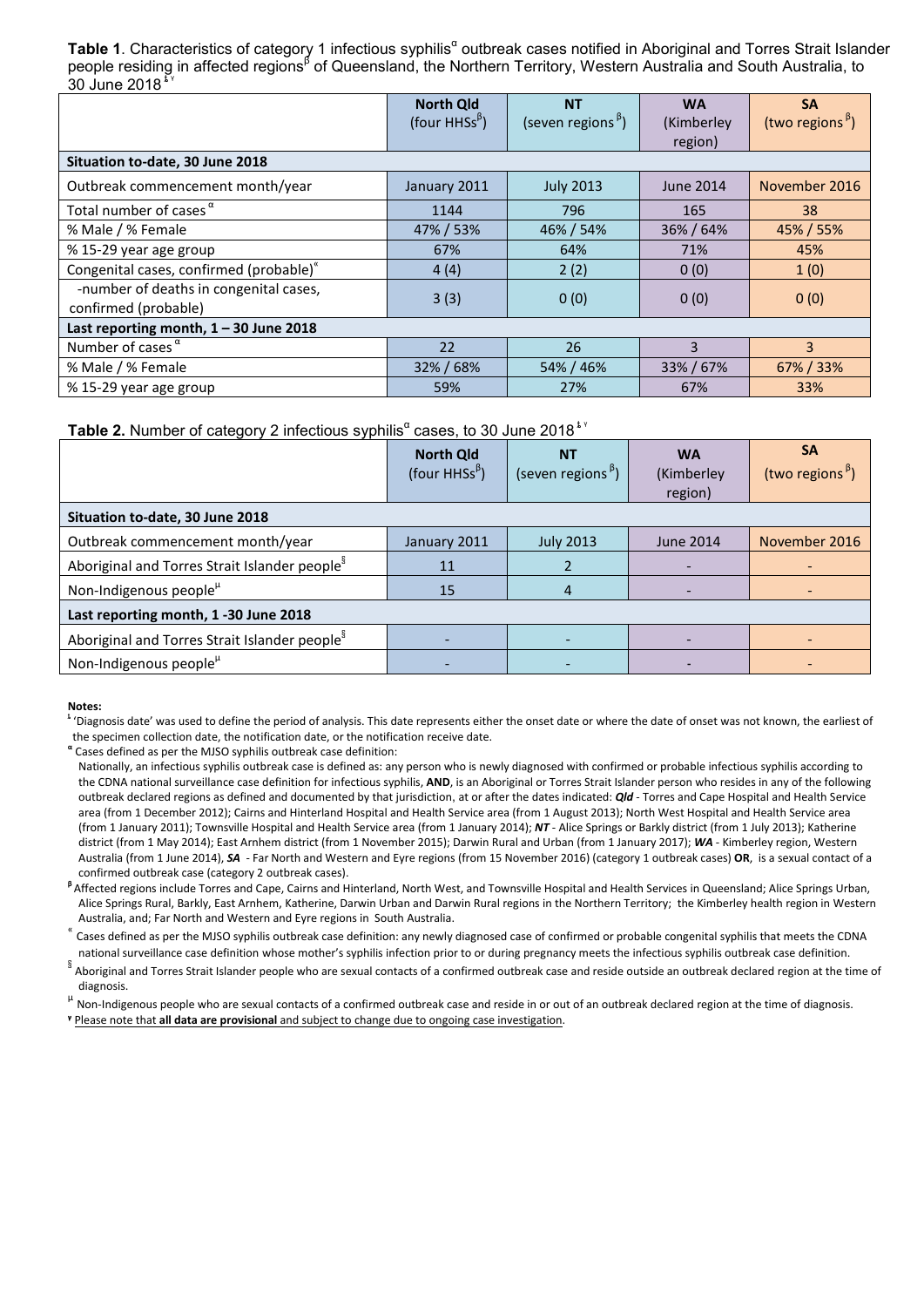# **MULTIJURISDICTIONAL SYPHILIS OUTBREAK SURVEILLANCE REPORT: AUGUST 2018**

## **This surveillance report has been authorised by Health Departments in outbreak affected jurisdictions and the Office of Health Protection.**

The Multijurisdictional Syphilis Outbreak (MJSO) Working Group was formed by the Communicable Diseases Network of Australia (CDNA) in April 2015, in response to an ongoing outbreak of infectious syphilis among Aboriginal and Torres Strait Islander people living largely in remote and rural areas of northern Australia. Increased notifications associated with the outbreak in northern Australia were first reported in January 2011 in northwest Queensland (Qld), followed by the Northern Territory (NT) in July 2013, and the Kimberley region of Western Australia (WA) in June 2014. In March 2017, South Australia (SA) declared an outbreak in the Far North and Western and Eyre regions from November 2016.

This surveillance report summarises the outbreak epidemiological data as of 31 July 2018 (current status).

**Please note:** the MJSO Surveillance Report was formerly known as the MJSO Communique. Historical epidemiological data and MJSO activities are published in earlier MJSO Communiques available at *http://www.health.gov.au/internet/main/publishing.nsf/Content/ohp-infectious-syphilis-outbreak.htm*

### **Current status**

Outbreak data to 31 July 2018<sup>t</sup> are summarised in Figure 1, Table 1 and Table 2 below.

Outbreak cases are reported as either category 1 or category 2: category 1 cases include Aboriginal and Torres Strait Islander people residing in an outbreak declared region<sup>β</sup> at the time of diagnosis, and; category 2 cases include people who are a sexual contact of a confirmed outbreak case which includes Aboriginal and Torres Strait Islander people who do not reside in an outbreak area at the time of diagnosis and non-Indigenous people regardless of where they reside.

Between 1 – 31 July 2018<sup>3</sup>, there were 45 outbreak cases (category 1 and 2 cases) reported from the four outbreak affected jurisdictions: 11 in Queensland; 27 in the Northern Territory; 6 in Western Australia and; 1 in South Australia (Figure 1, Table 1 and Table 2). From the commencement of the outbreak to 31 July 2018<sup>t</sup>, there were a total of 2228 outbreak cases (category 1 and 2 cases) reported across the four outbreak affected jurisdictions: 1180 in Queensland (from January 2011); 829 in the Northern Territory (from July 2013); 180 in Western Australia (from June 2014), and; 39 in South Australia (from November 2016) (Table 1 and 2).

**Figure 1**. Epidemic curve showing category 1 infectious syphilis <sup>α</sup> outbreak cases notified in Aboriginal and Torres Strait Islander people residing in affected regions<sup>β</sup> of Queensland, the Northern Territory, Western Australia and South Australia from commencement of the outbreak in each jurisdiction to 31 July 2018<sup> $^{\frac{1}{2}}$ </sup>

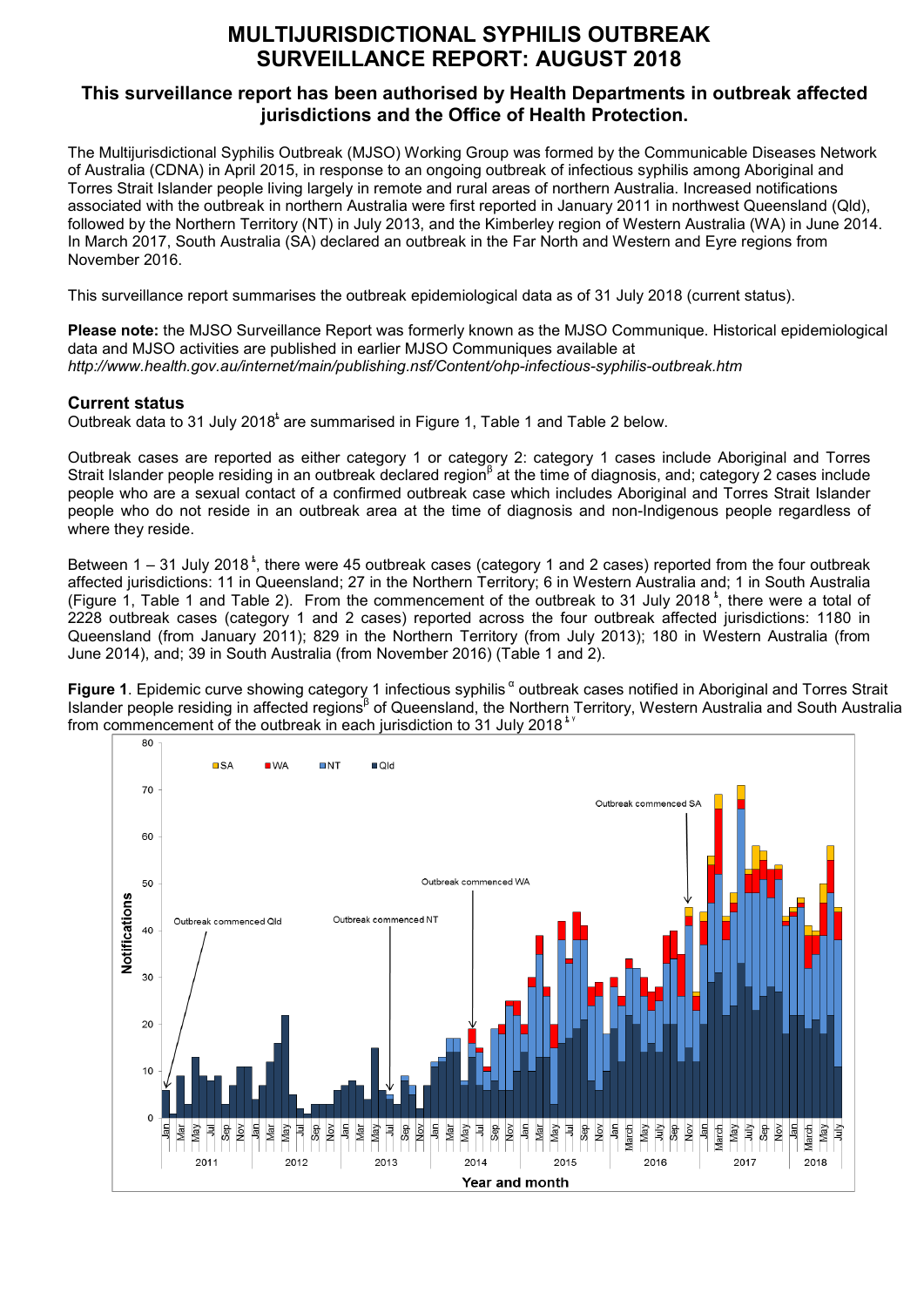Table 1. Characteristics of category 1 infectious syphilis<sup>a</sup> outbreak cases notified in Aboriginal and Torres Strait Islander people residing in affected regions<sup>β</sup> of Queensland, the Northern Territory, Western Australia and South Australia, to  $31$  July 2018<sup> $t$ </sup>

|                                                                | <b>North Qld</b>                           | <b>NT</b>                                      | <b>WA</b>                                    | <b>SA</b>                   |
|----------------------------------------------------------------|--------------------------------------------|------------------------------------------------|----------------------------------------------|-----------------------------|
|                                                                | (four HHSs <sup><math>\beta</math></sup> ) | (seven regions <sup><math>\beta</math></sup> ) | (two regions <sup><math>\beta</math></sup> ) | (two regions <sup>b</sup> ) |
| Situation to-date, 31 July 2018                                |                                            |                                                |                                              |                             |
| Outbreak commencement month/year                               | January 2011                               | <b>July 2013</b>                               | June 2014                                    | <b>November</b><br>2016     |
| Total number of cases $\alpha$                                 | 1154                                       | 823                                            | 180                                          | 39                          |
| % Male / % Female                                              | 47% / 53%                                  | 46% / 54%                                      | 37% / 63%                                    | 46% / 56%                   |
| % 15-29 year age group                                         | 67%                                        | 64%                                            | 73%                                          | 44%                         |
| Congenital cases, confirmed (probable)"                        | 4(4)                                       | 2(3)                                           | 0(0)                                         | 1(0)                        |
| -number of deaths in congenital cases,<br>confirmed (probable) | 3(3)                                       | 0(0)                                           | 0(0)                                         | 0(0)                        |
| Last reporting month, $1 - 31$ July 2018                       |                                            |                                                |                                              |                             |
| Number of cases $\alpha$                                       | 11                                         | 27                                             | 6                                            |                             |
| % Male / % Female                                              | 55% / 45%                                  | 52%/48%                                        | 33%/67%                                      | 100%/0%                     |
| % 15-29 year age group                                         | 64%                                        | 48%                                            | 83%                                          | $0\%$                       |

**Table 2.** Number of category 2 infectious syphilis<sup>"</sup> cases, to 31 July 2018<sup>ky</sup>

|                                                           | <b>North Qld</b><br>(four HHSs <sup><math>\beta</math></sup> ) | <b>NT</b><br>(seven regions <sup><math>\beta</math></sup> ) | <b>WA</b><br>(Kimberley<br>region) | <b>SA</b><br>(two regions <sup>b</sup> ) |  |
|-----------------------------------------------------------|----------------------------------------------------------------|-------------------------------------------------------------|------------------------------------|------------------------------------------|--|
| Situation to-date, 31 July 2018                           |                                                                |                                                             |                                    |                                          |  |
| Outbreak commencement month/year                          | January 2011                                                   | <b>July 2013</b>                                            | <b>June 2014</b>                   | November 2016                            |  |
| Aboriginal and Torres Strait Islander people <sup>8</sup> | 11                                                             |                                                             |                                    |                                          |  |
| Non-Indigenous people <sup>µ</sup>                        | 15                                                             |                                                             |                                    |                                          |  |
| Last reporting month, 1 -31 July 2018                     |                                                                |                                                             |                                    |                                          |  |
| Aboriginal and Torres Strait Islander people <sup>8</sup> |                                                                |                                                             |                                    |                                          |  |
| Non-Indigenous people <sup>µ</sup>                        |                                                                |                                                             |                                    |                                          |  |

**Notes:**

 $^{\sharp}$  'Diagnosis date' was used to define the period of analysis. This date represents either the onset date or where the date of onset was not known, the earliest of the specimen collection date, the notification date, or the notification receive date.

**<sup>α</sup>** Cases defined as per the MJSO syphilis outbreak case definition:

**<sup>β</sup>** Affected regions include Torres and Cape, Cairns and Hinterland, North West, and Townsville Hospital and Health Services in Queensland; Alice Springs Urban, Alice Springs Rural, Barkly, East Arnhem, Katherine, Darwin Urban and Darwin Rural regions in the Northern Territory; Kimberley and Pilbara regions in Western

Australia, and; Far North and Western and Eyre regions in South Australia.<br>A Cases defined as per the MJSO syphilis outbreak case definition: any newly diagnosed case of confirmed or probable congenital syphilis that meets national surveillance case definition whose mother's syphilis infection prior to or during pregnancy meets the infectious syphilis outbreak case definition.

s aboriginal and Torres Strait Islander people who are sexual contacts of a confirmed outbreak case and reside outside an outbreak declared region at the time of

diagnosis.<br><sup>µ</sup> Non-Indigenous people who are sexual contacts of a confirmed outbreak case and reside in or out of an outbreak declared region at the time of diagnosis.

Nationally, an infectious syphilis outbreak case is defined as: any person who is newly diagnosed with confirmed or probable infectious syphilis according to the CDNA national surveillance case definition for infectious syphilis, **AND**, is an Aboriginal or Torres Strait Islander person who resides in any of the following outbreak declared regions as defined and documented by that jurisdiction, at or after the dates indicated: *Qld* - Torres and Cape Hospital and Health Service area (from 1 December 2012); Cairns and Hinterland Hospital and Health Service area (from 1 August 2013); North West Hospital and Health Service area (from 1 January 2011); Townsville Hospital and Health Service area (from 1 January 2014); *NT* - Alice Springs or Barkly district (from 1 July 2013); Katherine district (from 1 May 2014); East Arnhem district (from 1 November 2015); Darwin Rural and Urban (from 1 January 2017); *WA* - Kimberley region (from 1 June 2014) and Pilbara region (from 1 February 2018); *SA* - Far North and Western and Eyre regions (from 15 November 2016) (category 1 outbreak cases) **OR**, is a sexual contact of a confirmed outbreak case (category 2 outbreak cases).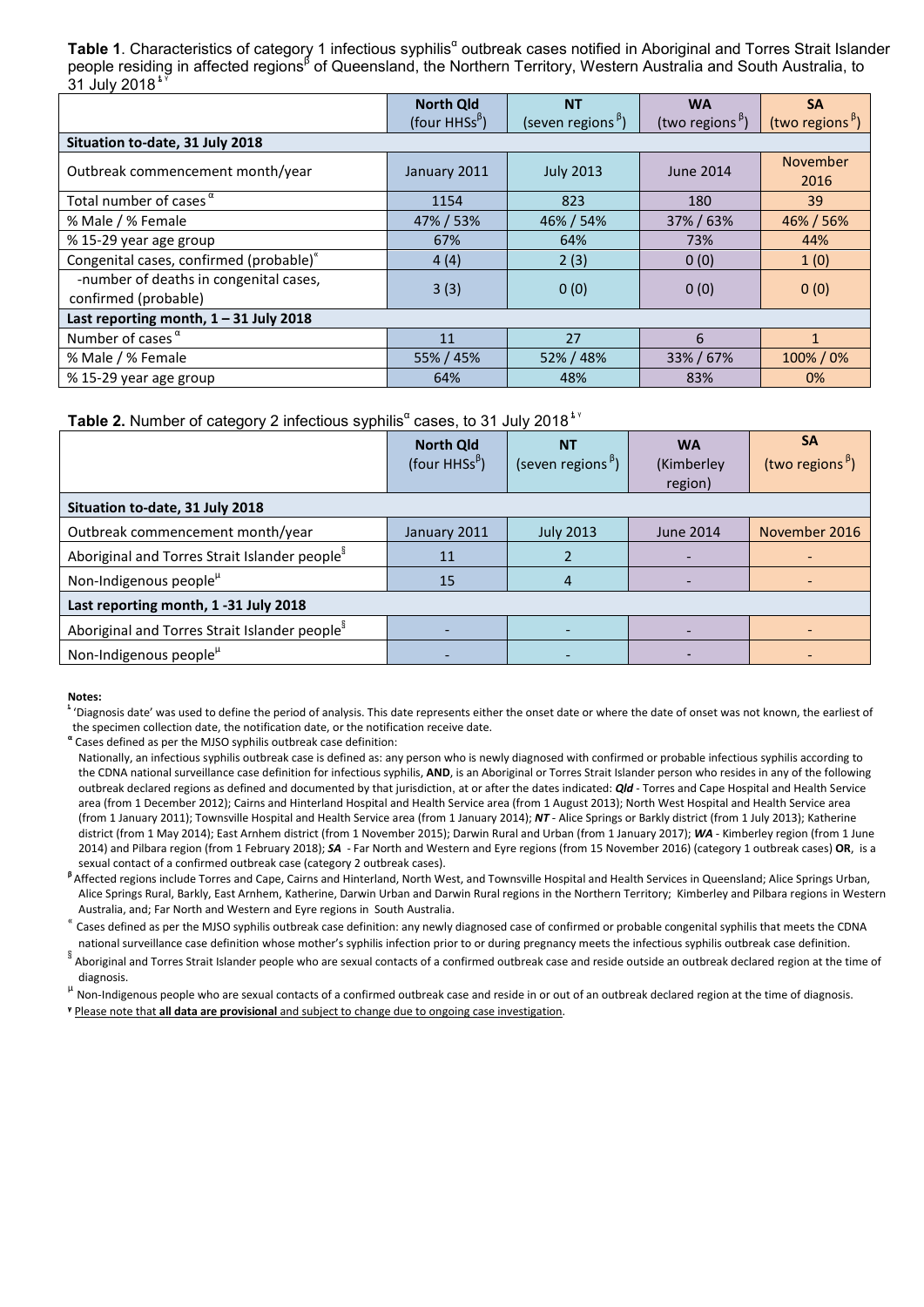# **MULTIJURISDICTIONAL SYPHILIS OUTBREAK SURVEILLANCE REPORT: SEPTEMBER 2018**

## **This surveillance report has been authorised by Health Departments in outbreak affected jurisdictions and the Office of Health Protection.**

The Multijurisdictional Syphilis Outbreak (MJSO) Working Group was formed by the Communicable Diseases Network of Australia (CDNA) in April 2015, in response to an ongoing outbreak of infectious syphilis among Aboriginal and Torres Strait Islander people living largely in remote and rural areas of northern Australia. Increased notifications associated with the outbreak in northern Australia were first reported in January 2011 in northwest Queensland (Qld), followed by the Northern Territory (NT) in July 2013, and the Kimberley region of Western Australia (WA) in June 2014. In March 2017, South Australia (SA) declared an outbreak in the Far North and Western and Eyre regions from November 2016. In August 2018, WA declared that the outbreak had spread to the Pilbara region with the first syphilis notification in this region in February 2018.

This surveillance report summarises the outbreak epidemiological data as of 31 August 2018 (current status).

**Please note:** the MJSO Surveillance Report was formerly known as the MJSO Communique. Historical epidemiological data and MJSO activities are published in earlier MJSO Communiques available at *http://www.health.gov.au/internet/main/publishing.nsf/Content/ohp-infectious-syphilis-outbreak.htm*

### **Current status**

Outbreak data to 31 August 2018 $^{\circ}$  are summarised in Figure 1, Table 1 and Table 2 below.

Outbreak cases are reported as either category 1 or category 2: category 1 cases include Aboriginal and Torres Strait Islander people residing in an outbreak declared region<sup>β</sup> at the time of diagnosis, and; category 2 cases include people who are a sexual contact of a confirmed outbreak case which includes Aboriginal and Torres Strait Islander people who do not reside in an outbreak area at the time of diagnosis and non-Indigenous people regardless of where they reside.

Between 1 – 31 August 2018<sup>t</sup>, there were 42 outbreak cases (category 1 and 2 cases) reported from the four outbreak affected jurisdictions: 11 in Queensland; 22 in the Northern Territory; 5 in Western Australia and; 4 in South Australia (Figure 1, Table 1 and Table 2). From the commencement of the outbreak to 31 August 2018<sup>\*</sup>, there were a total of 2271 outbreak cases (category 1 and 2 cases) reported across the four outbreak affected jurisdictions: 1191 in Queensland (from January 2011); 851 in the Northern Territory (from July 2013); 186 in Western Australia (from June 2014), and; 43 in South Australia (from November 2016) (Table 1 and 2).

Figure 1. Epidemic curve showing category 1 infectious syphilis <sup>a</sup> outbreak cases notified in Aboriginal and Torres Strait Islander people residing in affected regions<sup>β</sup> of Queensland, the Northern Territory, Western Australia and South Australia from commencement of the outbreak in each jurisdiction to 31 August 2018<sup> $\star$ </sup>

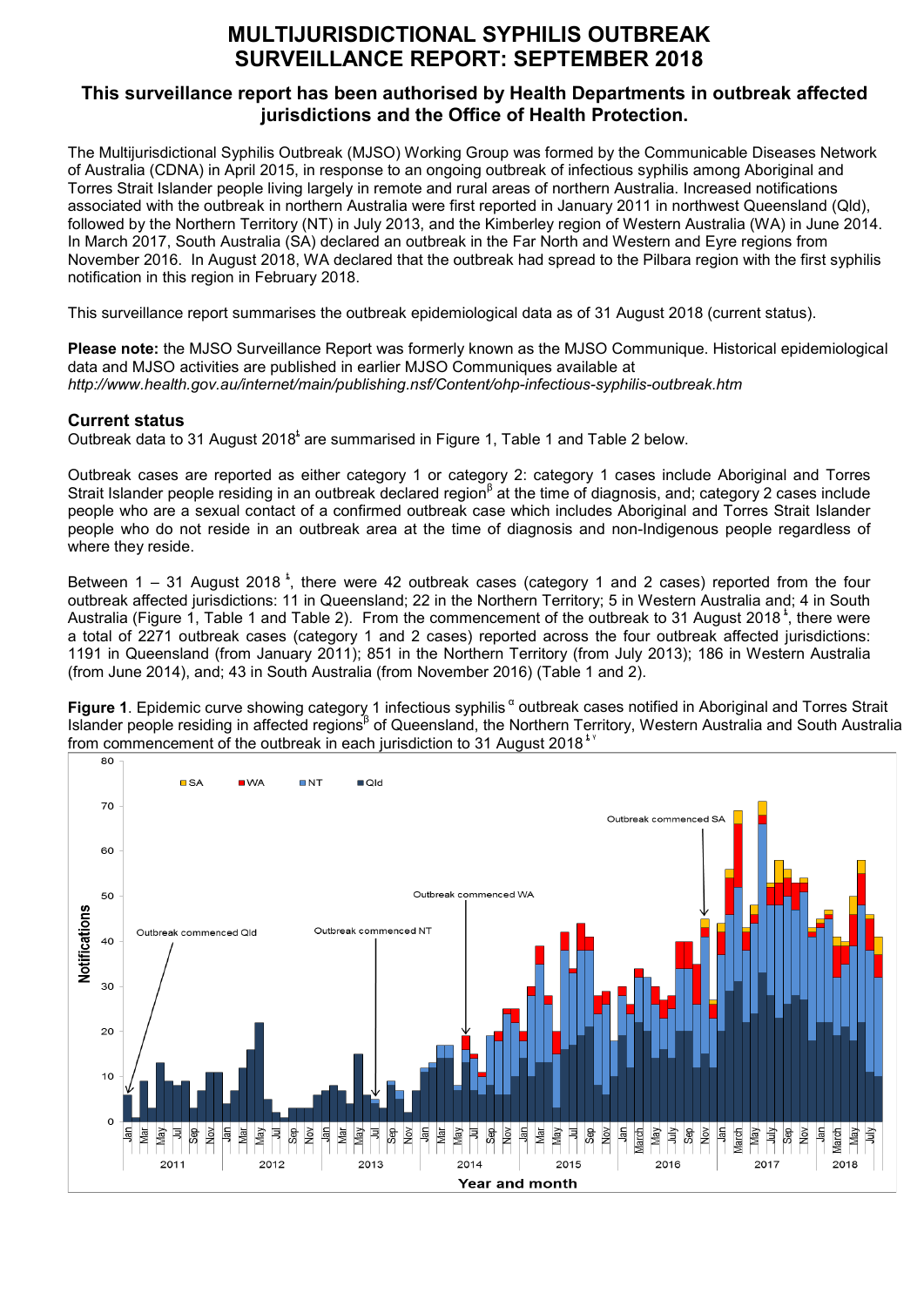**Table 1.** Characteristics of category 1 infectious syphilis<sup>a</sup> outbreak cases notified in Aboriginal and Torres Strait Islander people residing in affected regions<sup>β</sup> of Queensland, the Northern Territory, Western Australia and South Australia, to  $31$  August 2018 $^{\frac{1}{5}}$ 

|                                                                | <b>North Qld</b>                           | <b>NT</b>                                      | <b>WA</b>                                    | <b>SA</b>                   |
|----------------------------------------------------------------|--------------------------------------------|------------------------------------------------|----------------------------------------------|-----------------------------|
|                                                                | (four HHSs <sup><math>\beta</math></sup> ) | (seven regions <sup><math>\beta</math></sup> ) | (two regions <sup><math>\beta</math></sup> ) | (two regions <sup>b</sup> ) |
| Situation to-date, 31 August 2018                              |                                            |                                                |                                              |                             |
| Outbreak commencement month/year                               | January 2011                               | <b>July 2013</b>                               | June 2014                                    | <b>November</b><br>2016     |
| Total number of cases $\alpha$                                 | 1164                                       | 845                                            | 186                                          | 43                          |
| % Male / % Female                                              | 47% / 53%                                  | 46% / 54%                                      | 38% / 62%                                    | 47% / 53%                   |
| % 15-29 year age group                                         | 67%                                        | 64%                                            | 73%                                          | 49%                         |
| Congenital cases, confirmed (probable)"                        | 4(4)                                       | 2(3)                                           | 0(0)                                         | 1(0)                        |
| -number of deaths in congenital cases,<br>confirmed (probable) | 3(3)                                       | 0(0)                                           | 0(0)                                         | 0(0)                        |
| Last reporting month, $1 - 31$ August 2018                     |                                            |                                                |                                              |                             |
| Number of cases $\alpha$                                       | 10                                         | 22                                             | 5                                            | $\overline{4}$              |
| % Male / % Female                                              | 40% / 60%                                  | 50% / 50%                                      | 40% / 60%                                    | 50% / 50%                   |
| % 15-29 year age group                                         | 50%                                        | 68%                                            | 80%                                          | 100%                        |

Table 2. Number of category 2 infectious syphilis<sup>a</sup> cases, to 31 August 2018<sup>ky</sup>

|                                                           | <b>North Qld</b><br>(four HHSs <sup><math>\beta</math></sup> ) | <b>NT</b><br>(seven regions <sup><math>\beta</math></sup> ) | <b>WA</b><br>(two regions <sup>b</sup> ) | <b>SA</b><br>(two regions <sup><math>\beta</math></sup> ) |  |
|-----------------------------------------------------------|----------------------------------------------------------------|-------------------------------------------------------------|------------------------------------------|-----------------------------------------------------------|--|
| Situation to-date, 31 August 2018                         |                                                                |                                                             |                                          |                                                           |  |
| Outbreak commencement month/year                          | January 2011                                                   | <b>July 2013</b>                                            | <b>June 2014</b>                         | November 2016                                             |  |
| Aboriginal and Torres Strait Islander people <sup>8</sup> | 12                                                             |                                                             |                                          |                                                           |  |
| Non-Indigenous people <sup>µ</sup>                        | 15                                                             |                                                             |                                          |                                                           |  |
| Last reporting month, 1 -31 August 2018                   |                                                                |                                                             |                                          |                                                           |  |
| Aboriginal and Torres Strait Islander people <sup>8</sup> |                                                                |                                                             |                                          |                                                           |  |
| Non-Indigenous people <sup>µ</sup>                        |                                                                |                                                             |                                          |                                                           |  |

#### **Notes:**

 $^{\text{t}}$  'Diagnosis date' was used to define the period of analysis. This date represents either the onset date or where the date of onset was not known, the earliest of the specimen collection date, the notification date, or the notification receive date.

**<sup>α</sup>** Cases defined as per the MJSO syphilis outbreak case definition:

<sup>B</sup> Affected regions include Torres and Cape, Cairns and Hinterland, North West, and Townsville Hospital and Health Services in Queensland; Alice Springs Urban, Alice Springs Rural, Barkly, East Arnhem, Katherine, Darwin Urban and Darwin Rural regions in the Northern Territory; Kimberley and Pilbara regions in Western<br>Australia, and; Far North and Western and Eyre regions in South

Cases defined as per the MJSO syphilis outbreak case definition: any newly diagnosed case of confirmed or probable congenital syphilis that meets the CDNA national surveillance case definition whose mother's syphilis infection prior to or during pregnancy meets the infectious syphilis outbreak case definition.

Saboriginal and Torres Strait Islander people who are sexual contacts of a confirmed outbreak case and reside outside an outbreak declared region at the time of

diagnosis.<br><sup>µ</sup> Non-Indigenous people who are sexual contacts of a confirmed outbreak case and reside in or out of an outbreak declared region at the time of diagnosis. **ᵞ** Please note that **all data are provisional** and subject to change due to ongoing case investigation.

Nationally, an infectious syphilis outbreak case is defined as: any person who is newly diagnosed with confirmed or probable infectious syphilis according to the CDNA national surveillance case definition for infectious syphilis, **AND**, is an Aboriginal or Torres Strait Islander person who resides in any of the following outbreak declared regions as defined and documented by that jurisdiction, at or after the dates indicated: *Qld* - Torres and Cape Hospital and Health Service area (from 1 December 2012); Cairns and Hinterland Hospital and Health Service area (from 1 August 2013); North West Hospital and Health Service area (from 1 January 2011); Townsville Hospital and Health Service area (from 1 January 2014); *NT* - Alice Springs or Barkly district (from 1 July 2013); Katherine district (from 1 May 2014); East Arnhem district (from 1 November 2015); Darwin Rural and Urban (from 1 January 2017); *WA* - Kimberley region (from 1 June 2014) and Pilbara region (from 1 February 2018); *SA* - Far North and Western and Eyre regions (from 15 November 2016) (category 1 outbreak cases) **OR**, is a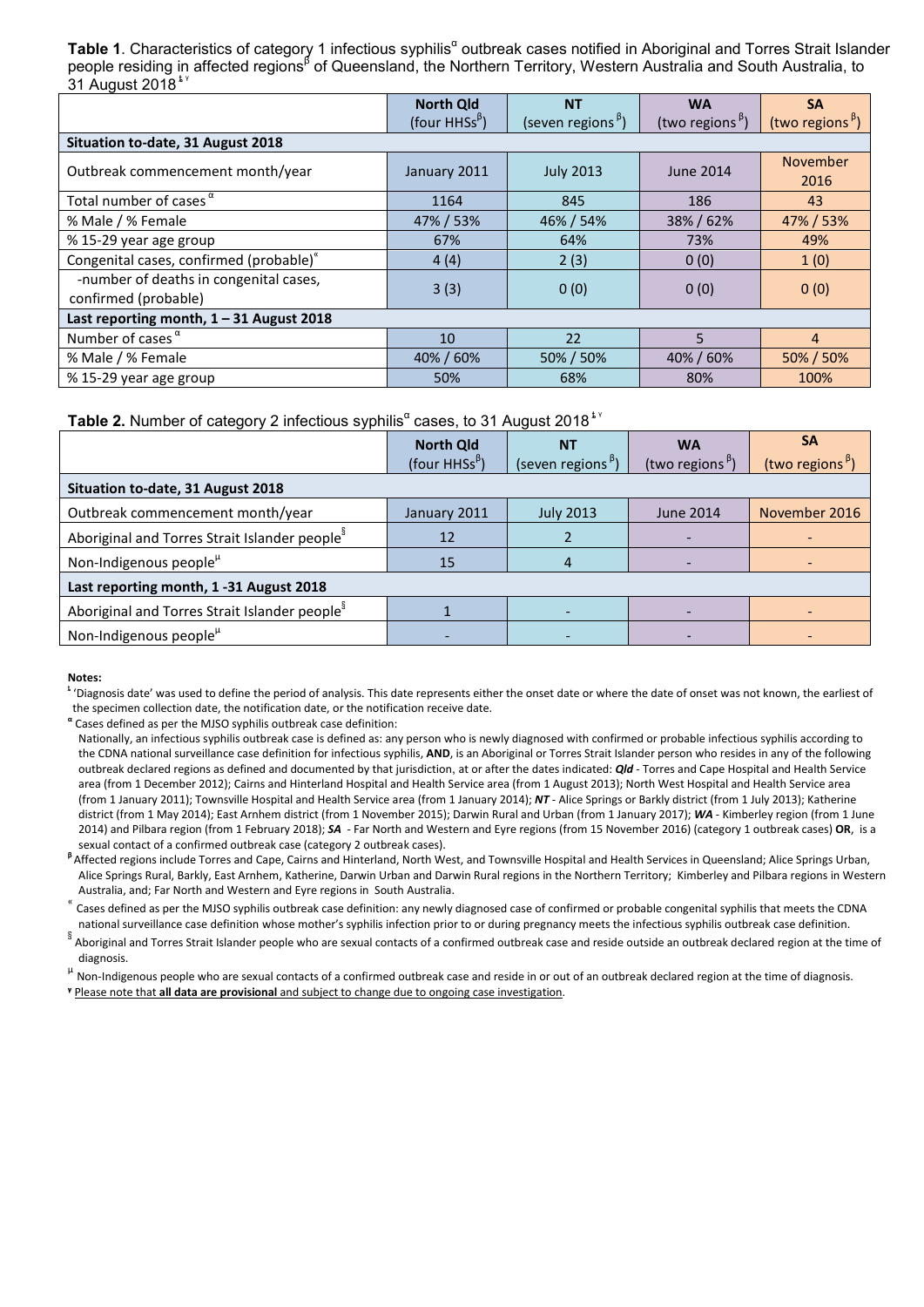# **MULTIJURISDICTIONAL SYPHILIS OUTBREAK SURVEILLANCE REPORT: OCTOBER 2018**

## **This surveillance report has been authorised by Health Departments in outbreak affected jurisdictions and the Office of Health Protection.**

The Multijurisdictional Syphilis Outbreak (MJSO) Working Group was formed by the Communicable Diseases Network of Australia (CDNA) in April 2015, in response to an ongoing outbreak of infectious syphilis among Aboriginal and Torres Strait Islander people living largely in remote and rural areas of northern Australia. Increased notifications associated with the outbreak in northern Australia were first reported in January 2011 in northwest Queensland (Qld), followed by the Northern Territory (NT) in July 2013, and the Kimberley region of Western Australia (WA) in June 2014. In March 2017, South Australia (SA) declared an outbreak in the Far North and Western and Eyre regions from November 2016. In August 2018, WA declared that the outbreak had spread to the Pilbara region with the first syphilis notification in this region in February 2018.

This surveillance report summarises the outbreak epidemiological data as of 30 September 2018 (current status).

**Please note:** the MJSO Surveillance Report was formerly known as the MJSO Communique. Historical epidemiological data and MJSO activities are published in earlier MJSO Communiques available at *http://www.health.gov.au/internet/main/publishing.nsf/Content/ohp-infectious-syphilis-outbreak.htm*

### **Current status**

Outbreak data to 30 September 2018<sup>t</sup> are summarised in Figure 1, Table 1 and Table 2 below.

Outbreak cases are reported as either category 1 or category 2: category 1 cases include Aboriginal and Torres Strait Islander people residing in an outbreak declared region<sup>β</sup> at the time of diagnosis, and; category 2 cases include people who are a sexual contact of a confirmed outbreak case which includes Aboriginal and Torres Strait Islander people who do not reside in an outbreak area at the time of diagnosis and non-Indigenous people regardless of where they reside.

Between  $1 - 30$  September 2018<sup>t</sup>, there were 52 outbreak cases (category 1 and 2 cases) reported from the four outbreak affected jurisdictions: 21 in Queensland; 21 in the Northern Territory; 9 in Western Australia and; 1 in South Australia (Figure 1, Table 1 and Table 2). From the commencement of the outbreak to 30 September 2018<sup>t</sup>, there were a total of 2335 outbreak cases (category 1 and 2 cases) reported across the four outbreak affected jurisdictions: 1212 in Queensland (from January 2011); 883 in the Northern Territory (from July 2013); 196 in Western Australia (from June 2014), and; 44 in South Australia (from November 2016) (Table 1 and 2).

**Figure 1**. Epidemic curve showing category 1 infectious syphilis <sup>α</sup> outbreak cases notified in Aboriginal and Torres Strait Islander people residing in affected regions<sup>β</sup> of Queensland, the Northern Territory, Western Australia and South Australia from commencement of the outbreak in each jurisdiction to 30 September 2018 $^{\text{t}}$ 

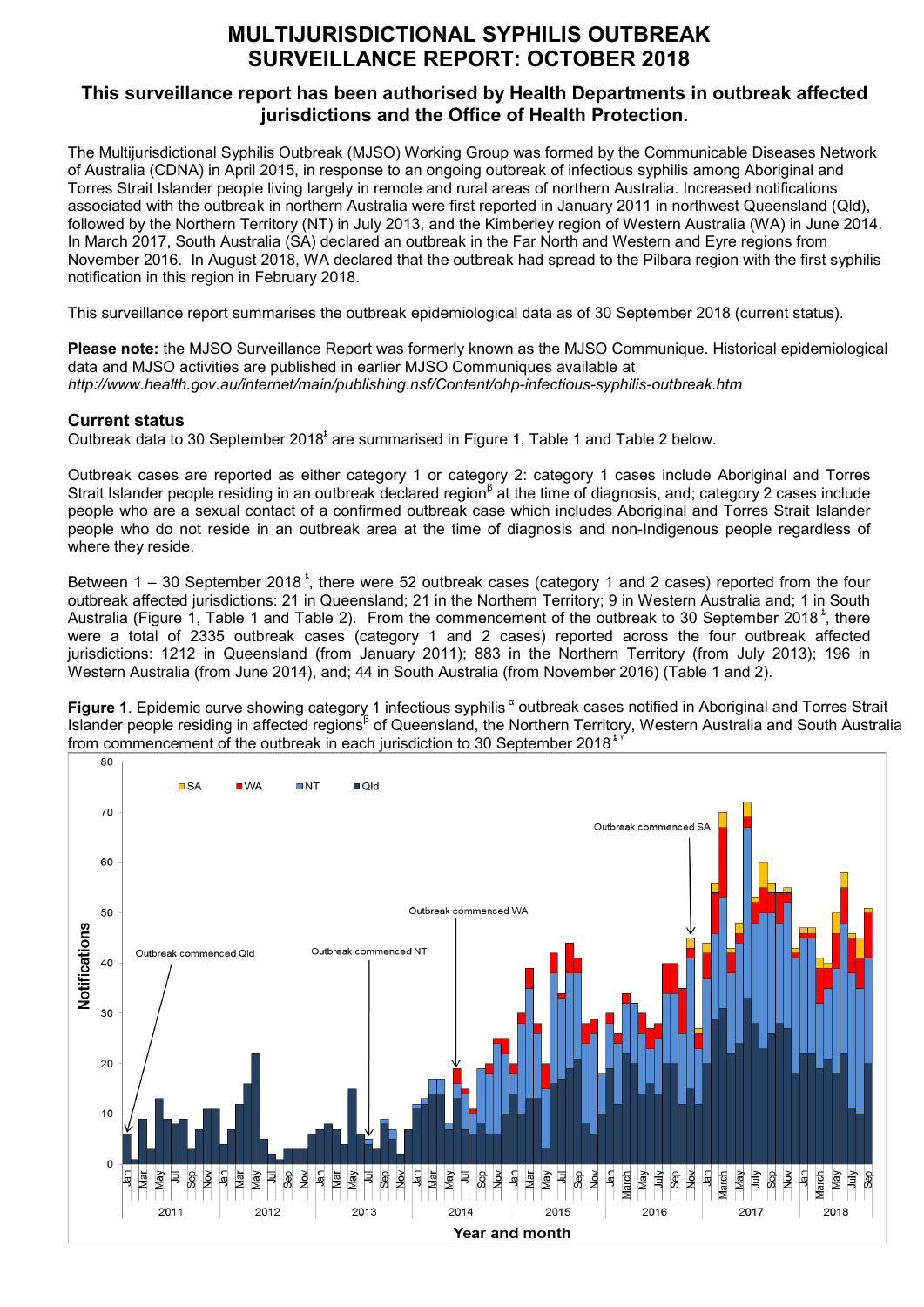**Table 1.** Characteristics of category 1 infectious syphilis<sup>a</sup> outbreak cases notified in Aboriginal and Torres Strait Islander people residing in affected regions<sup>β</sup> of Queensland, the Northern Territory, Western Australia and South Australia, to 30 September 2018<sup>\*</sup>

|                                               | <b>North Qld</b>                           | <b>NT</b>                     | <b>WA</b>                   | <b>SA</b>                                    |
|-----------------------------------------------|--------------------------------------------|-------------------------------|-----------------------------|----------------------------------------------|
|                                               | (four HHSs <sup><math>\beta</math></sup> ) | (seven regions <sup>B</sup> ) | (two regions <sup>B</sup> ) | (two regions <sup><math>\beta</math></sup> ) |
| Situation to-date, 30 September 2018          |                                            |                               |                             |                                              |
| Outbreak commencement month/year              | January 2011                               | <b>July 2013</b>              | <b>June 2014</b>            | <b>November</b>                              |
|                                               |                                            |                               |                             | 2016                                         |
| Total number of cases $\alpha$                | 1184                                       | 877                           | 196                         | 44                                           |
| % Male / % Female                             | 47% / 53%                                  | 46% / 54%                     | 38% / 62%                   | 45% / 55%                                    |
| % 15-29 year age group                        | 66%                                        | 63%                           | 73%                         | 50%                                          |
| Congenital cases, confirmed (probable)"       | 4(5)                                       | 2(3)                          | 0(0)                        | 1(0)                                         |
| -number of deaths in congenital cases,        | 3(4)                                       |                               |                             |                                              |
| confirmed (probable)                          |                                            | 0(0)                          | 0(0)                        | 0(0)                                         |
| Last reporting month, $1 - 30$ September 2018 |                                            |                               |                             |                                              |
| Number of cases $\alpha$                      | 20                                         | 21                            | $\mathbf{q}$                |                                              |
| % Male / % Female                             | 40%/60%                                    | 52% / 48%                     | 44% / 56%                   | 0%/100%                                      |
| % 15-29 year age group                        | 45%                                        | 57%                           | 78%                         | 100%                                         |

**Table 2.** Number of category 2 infectious syphilis<sup>a</sup> cases, to 30 September 2018<sup>*tv*</sup>

|                                                           | <b>North Qld</b><br>(four HHSs <sup><math>\beta</math></sup> ) | <b>NT</b><br>(seven regions <sup><math>\beta</math></sup> ) | <b>WA</b><br>(two regions <sup>b</sup> ) | <b>SA</b><br>(two regions $\beta$ ) |  |
|-----------------------------------------------------------|----------------------------------------------------------------|-------------------------------------------------------------|------------------------------------------|-------------------------------------|--|
| Situation to-date, 30 September 2018                      |                                                                |                                                             |                                          |                                     |  |
| Outbreak commencement month/year                          | January 2011                                                   | <b>July 2013</b>                                            | <b>June 2014</b>                         | November 2016                       |  |
| Aboriginal and Torres Strait Islander people <sup>8</sup> | 12                                                             |                                                             |                                          |                                     |  |
| Non-Indigenous people <sup>µ</sup>                        | 16                                                             |                                                             |                                          |                                     |  |
| Last reporting month, 1 -30 September 2018                |                                                                |                                                             |                                          |                                     |  |
| Aboriginal and Torres Strait Islander people <sup>8</sup> |                                                                |                                                             |                                          |                                     |  |
| Non-Indigenous people <sup>µ</sup>                        |                                                                |                                                             |                                          |                                     |  |

**Notes:**

 $^{\text{t}}$  'Diagnosis date' was used to define the period of analysis. This date represents either the onset date or where the date of onset was not known, the earliest of the specimen collection date, the notification date, or the notification receive date.

**<sup>α</sup>** Cases defined as per the MJSO syphilis outbreak case definition:

<sup>B</sup> Affected regions include Torres and Cape, Cairns and Hinterland, North West, and Townsville Hospital and Health Services in Queensland; Alice Springs Urban, Alice Springs Rural, Barkly, East Arnhem, Katherine, Darwin Urban and Darwin Rural regions in the Northern Territory; Kimberley and Pilbara regions in Western<br>Australia, and; Far North and Western and Eyre regions in South

Cases defined as per the MJSO syphilis outbreak case definition: any newly diagnosed case of confirmed or probable congenital syphilis that meets the CDNA national surveillance case definition whose mother's syphilis infection prior to or during pregnancy meets the infectious syphilis outbreak case definition.

Saboriginal and Torres Strait Islander people who are sexual contacts of a confirmed outbreak case and reside outside an outbreak declared region at the time of diagnosis.<br><sup>µ</sup> Non-Indigenous people who are sexual contacts of a confirmed outbreak case and reside in or out of an outbreak declared region at the time of diagnosis.

Nationally, an infectious syphilis outbreak case is defined as: any person who is newly diagnosed with confirmed or probable infectious syphilis according to the CDNA national surveillance case definition for infectious syphilis, **AND**, is an Aboriginal or Torres Strait Islander person who resides in any of the following outbreak declared regions as defined and documented by that jurisdiction, at or after the dates indicated: *Qld* - Torres and Cape Hospital and Health Service area (from 1 December 2012); Cairns and Hinterland Hospital and Health Service area (from 1 August 2013); North West Hospital and Health Service area (from 1 January 2011); Townsville Hospital and Health Service area (from 1 January 2014); *NT* - Alice Springs or Barkly district (from 1 July 2013); Katherine district (from 1 May 2014); East Arnhem district (from 1 November 2015); Darwin Rural and Urban (from 1 January 2017); *WA* - Kimberley region (from 1 June 2014) and Pilbara region (from 1 February 2018); *SA* - Far North and Western and Eyre regions (from 15 November 2016) (category 1 outbreak cases) **OR**, is a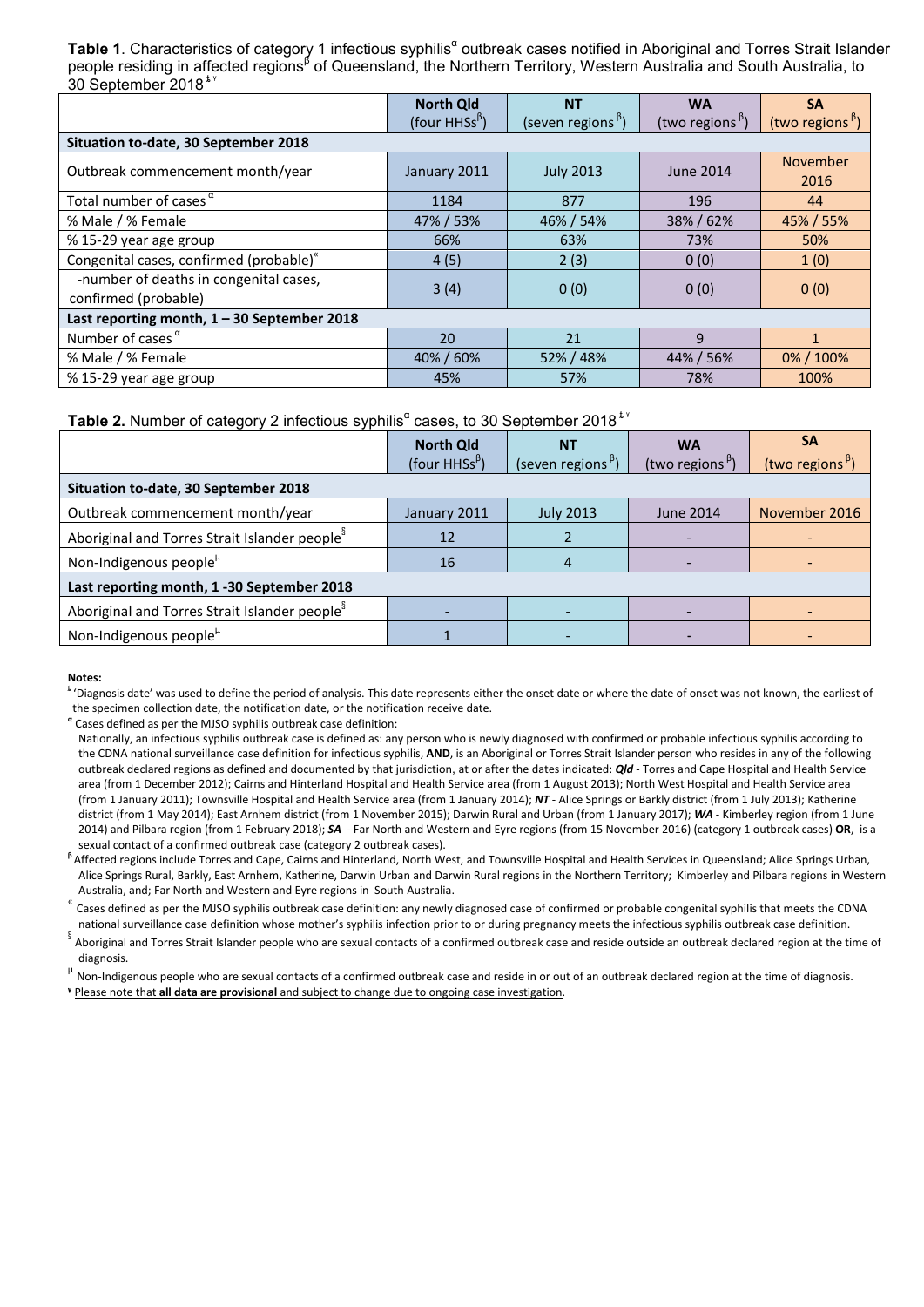# **MULTIJURISDICTIONAL SYPHILIS OUTBREAK SURVEILLANCE REPORT: NOVEMBER 2018**

### **This surveillance report has been authorised by Health Departments in outbreak affected jurisdictions and the Office of Health Protection.**

The Multijurisdictional Syphilis Outbreak (MJSO) Working Group was formed by the Communicable Diseases Network of Australia (CDNA) in April 2015, in response to an ongoing outbreak of infectious syphilis among Aboriginal and Torres Strait Islander people living largely in remote and rural areas of northern Australia. Increased notifications associated with the outbreak in northern Australia were first reported in January 2011 in northwest Queensland (Qld), followed by the Northern Territory (NT) in July 2013, and the Kimberley region of Western Australia (WA) in June 2014. In March 2017, South Australia (SA) declared an outbreak in the Far North and Western and Eyre regions from November 2016. In August 2018, WA declared that the outbreak had spread to the Pilbara region with the first syphilis notification in this region in February 2018.

This surveillance report summarises the outbreak epidemiological data as of 31 October 2018 (current status).

**Please note:** the MJSO Surveillance Report was formerly known as the MJSO Communique. Historical epidemiological data and MJSO activities are published in earlier MJSO Communiques available at *http://www.health.gov.au/internet/main/publishing.nsf/Content/ohp-infectious-syphilis-outbreak.htm*

### **Current status**

Outbreak data to 31 October 2018<sup>t</sup> are summarised in Figure 1, Table 1 and Table 2 below.

Outbreak cases are reported as either category 1 or category 2: category 1 cases include Aboriginal and Torres Strait Islander people residing in an outbreak declared region<sup>β</sup> at the time of diagnosis, and; category 2 cases include people who are a sexual contact of a confirmed outbreak case which includes Aboriginal and Torres Strait Islander people who do not reside in an outbreak area at the time of diagnosis and non-Indigenous people regardless of where they reside.

Between 1 – 31 October 2018<sup>\*</sup>, there were 61 outbreak cases (category 1 and 2 cases) reported from the four outbreak affected jurisdictions: 17 in Queensland; 29 in the Northern Territory; 11 in Western Australia and; 4 in South Australia (Figure 1, Table 1 and Table 2). From the commencement of the outbreak to 31 October 2018<sup>t</sup>, there were a total of 2378 outbreak cases (category 1 and 2 cases) reported across the four outbreak affected jurisdictions: 1220 in Queensland (from January 2011); 903 in the Northern Territory (from July 2013); 207 in Western Australia (from June 2014), and; 48 in South Australia (from November 2016) (Table 1 and 2).

**Figure 1**. Epidemic curve showing category 1 infectious syphilis <sup>α</sup> outbreak cases notified in Aboriginal and Torres Strait Islander people residing in affected regions<sup>β</sup> of Queensland, the Northern Territory, Western Australia and South Australia from commencement of the outbreak in each jurisdiction to 31 October 2018<sup> $\frac{1}{2}$ </sup>

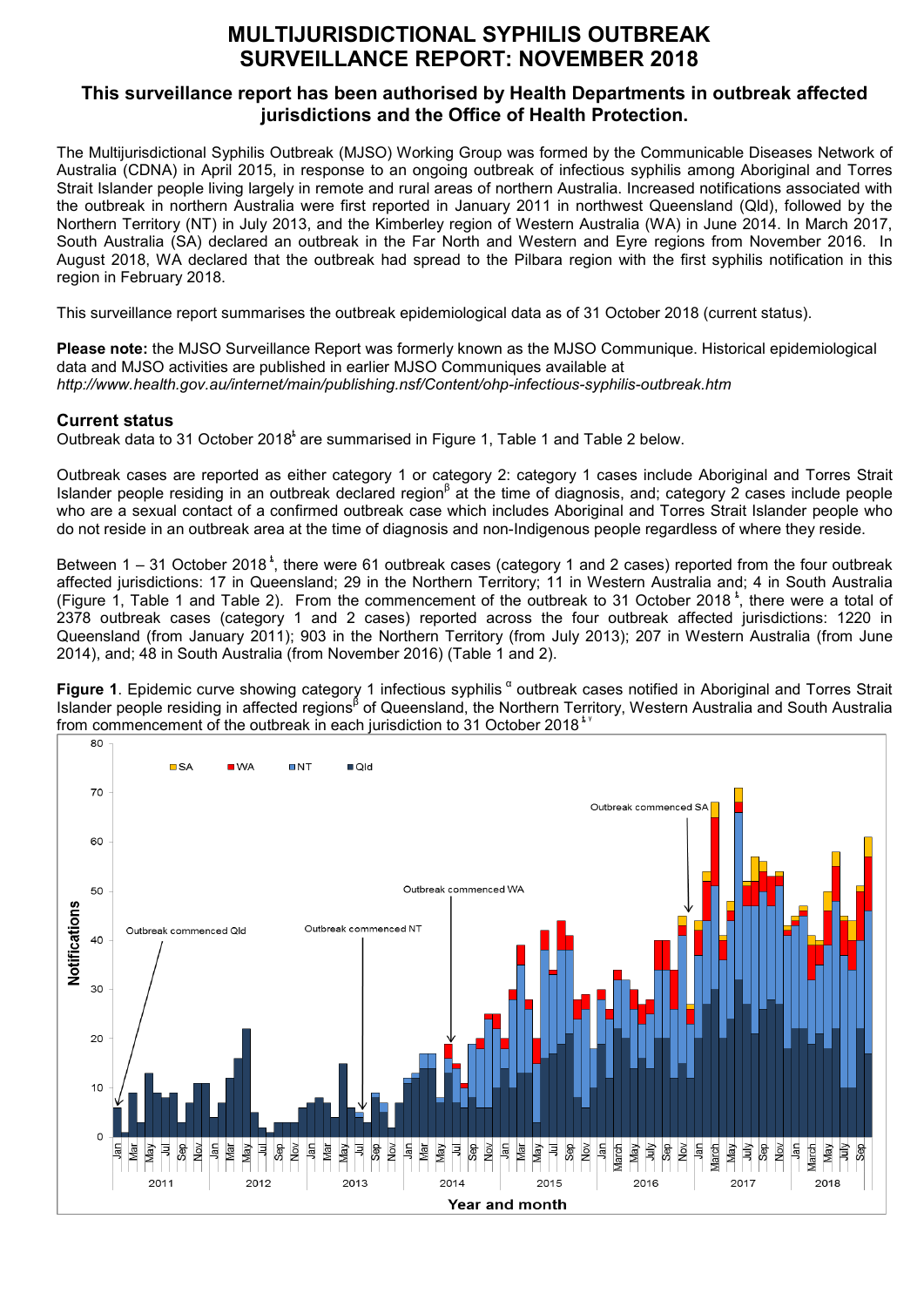Table 1. Characteristics of category 1 infectious syphilis<sup>a</sup> outbreak cases notified in Aboriginal and Torres Strait Islander people residing in affected regions<sup>β</sup> of Queensland, the Northern Territory, Western Australia and South Australia, to  $31$  October 2018 $^{\text{1}}$ 

|                                                                | <b>North Qld</b>          | <b>NT</b>                                      | <b>WA</b>                   | <b>SA</b>                                    |  |
|----------------------------------------------------------------|---------------------------|------------------------------------------------|-----------------------------|----------------------------------------------|--|
|                                                                | (four HHSs <sup>B</sup> ) | (seven regions <sup><math>\beta</math></sup> ) | (two regions <sup>B</sup> ) | (two regions <sup><math>\beta</math></sup> ) |  |
| Situation to-date, 31 October 2018                             |                           |                                                |                             |                                              |  |
| Outbreak commencement month/year                               | January 2011              | <b>July 2013</b>                               | June 2014                   | <b>November</b><br>2016                      |  |
| Total number of cases $\alpha$                                 | 1193                      | 896                                            | 207                         | 48                                           |  |
| % Male / % Female                                              | 47% / 53%                 | 46% / 54%                                      | 40% / 60%                   | 44% / 56%                                    |  |
| % 15-29 year age group                                         | 67%                       | 64%                                            | 72%                         | 55%                                          |  |
| Congenital cases, confirmed (probable)"                        | 4(5)                      | 2(3)                                           | 0(0)                        | 1(0)                                         |  |
| -number of deaths in congenital cases,<br>confirmed (probable) | 3(4)                      | 0(0)                                           | 0(0)                        | 0(0)                                         |  |
| Last reporting month, $1 - 31$ October 2018                    |                           |                                                |                             |                                              |  |
| Number of cases $\alpha$                                       | 17                        | 29                                             | 11                          | $\overline{4}$                               |  |
| % Male / % Female                                              | 18% / 82%                 | 41%/59%                                        | 73% / 27%                   | 25% / 75%                                    |  |
| % 15-29 year age group                                         | 76%                       | 62%                                            | 64%                         | 100%                                         |  |

**Table 2.** Number of category 2 infectious syphilis<sup>a</sup> cases, to 31 October 2018<sup>*i*</sup>

|                                                           | <b>North Qld</b><br>(four HHSs <sup><math>\beta</math></sup> ) | <b>NT</b><br>(seven regions <sup><math>\beta</math></sup> ) | <b>WA</b><br>(two regions <sup>b</sup> ) | SΑ<br>(two regions $\beta$ ) |  |
|-----------------------------------------------------------|----------------------------------------------------------------|-------------------------------------------------------------|------------------------------------------|------------------------------|--|
| Situation to-date, 31 October 2018                        |                                                                |                                                             |                                          |                              |  |
| Outbreak commencement month/year                          | January 2011                                                   | <b>July 2013</b>                                            | <b>June 2014</b>                         | November 2016                |  |
| Aboriginal and Torres Strait Islander people <sup>8</sup> | 11                                                             |                                                             |                                          |                              |  |
| Non-Indigenous people <sup>µ</sup>                        | 16                                                             |                                                             |                                          |                              |  |
| Last reporting month, 1-31 October 2018                   |                                                                |                                                             |                                          |                              |  |
| Aboriginal and Torres Strait Islander people <sup>8</sup> |                                                                |                                                             |                                          |                              |  |
| Non-Indigenous people <sup>µ</sup>                        |                                                                |                                                             |                                          |                              |  |

#### **Notes:**

 $^{\text{t}}$  'Diagnosis date' was used to define the period of analysis. This date represents either the onset date or where the date of onset was not known, the earliest of the specimen collection date, the notification date, or the notification receive date.

**<sup>α</sup>** Cases defined as per the MJSO syphilis outbreak case definition:

sexual contact of a confirmed outbreak case (category 2 outbreak cases).<br>Affected regions include Torres and Cape, Cairns and Hinterland, North West, and Townsville Hospital and Health Services in Queensland; Alice Springs Alice Springs Rural, Barkly, East Arnhem, Katherine, Darwin Urban and Darwin Rural regions in the Northern Territory; Kimberley and Pilbara regions in

Western Australia, and; Far North and Western and Eyre regions in South Australia.<br>Alianosed case of confirmed or probable congenital syphilis outbreak case (definition: any newly diagnosed case of confirmed or probable co national surveillance case definition whose mother's syphilis infection prior to or during pregnancy meets the infectious syphilis outbreak case definition.

SCRUPT 2008 Aboriginal and Torres Strait Islander people who are sexual contacts of a confirmed outbreak case and reside outside an outbreak declared region at the time of

diagnosis.<br><sup>µ</sup> Non-Indigenous people who are sexual contacts of a confirmed outbreak case and reside in or out of an outbreak declared region at the time of diagnosis.

Nationally, an infectious syphilis outbreak case is defined as: any person who is newly diagnosed with confirmed or probable infectious syphilis according to the CDNA national surveillance case definition for infectious syphilis, **AND**, is an Aboriginal or Torres Strait Islander person who resides in any of the following outbreak declared regions as defined and documented by that jurisdiction, at or after the dates indicated: *Qld* - Torres and Cape Hospital and Health Service area (from 1 December 2012); Cairns and Hinterland Hospital and Health Service area (from 1 August 2013); North West Hospital and Health Service area (from 1 January 2011); Townsville Hospital and Health Service area (from 1 January 2014); *NT* - Alice Springs or Barkly district (from 1 July 2013); Katherine district (from 1 May 2014); East Arnhem district (from 1 November 2015); Darwin Rural and Urban (from 1 January 2017); **WA** - Kimberley region (from 1 June 2014) and Pilbara region (from 1 February 2018); *SA* - Far North and Western and Eyre regions (from 15 November 2016) (category 1 outbreak cases) **OR**, is a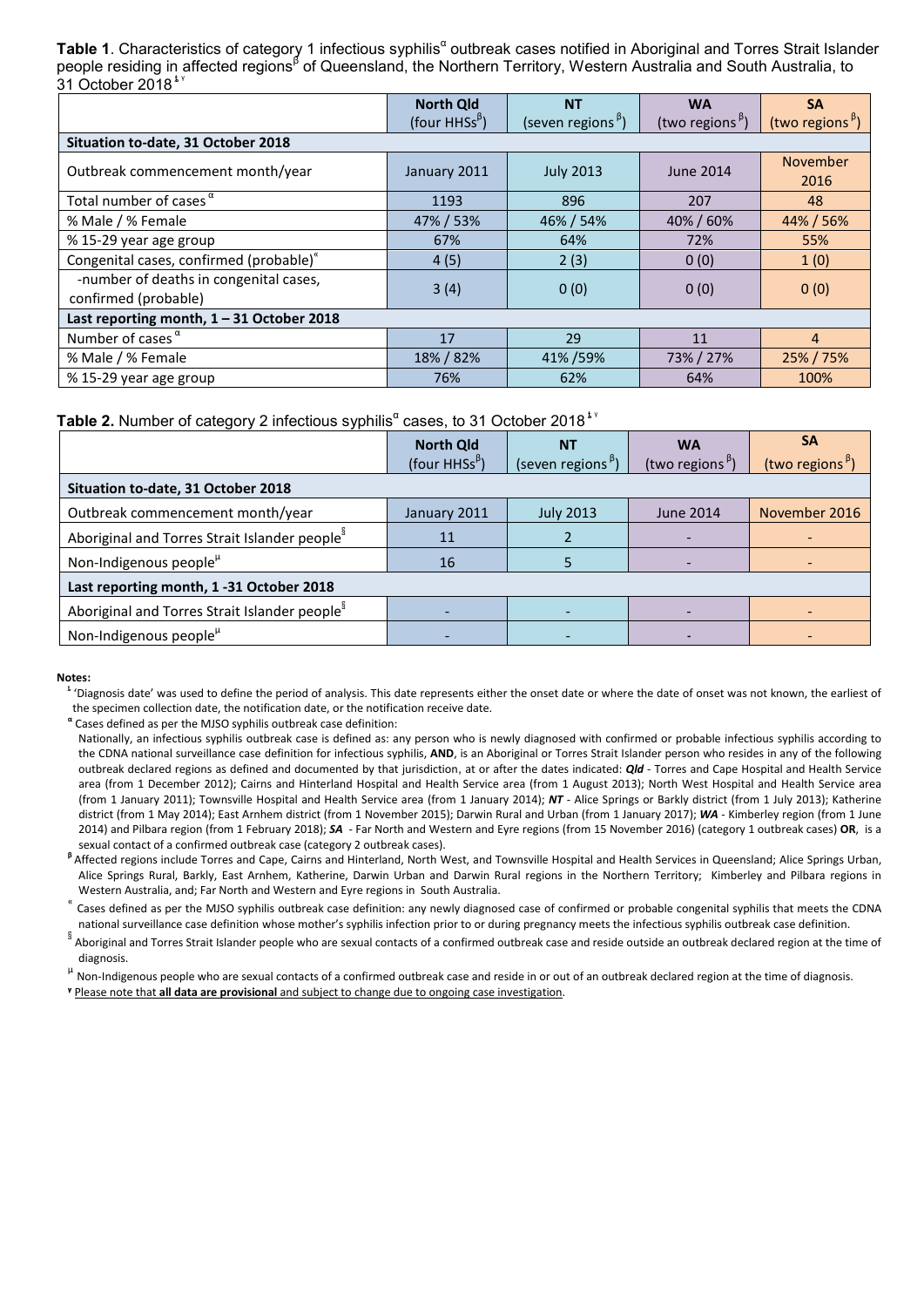# **MULTIJURISDICTIONAL SYPHILIS OUTBREAK SURVEILLANCE REPORT: DECEMBER 2018**

### **This surveillance report has been authorised by Health Departments in outbreak affected jurisdictions and the Office of Health Protection.**

The Multijurisdictional Syphilis Outbreak (MJSO) Working Group was formed by the Communicable Diseases Network of Australia (CDNA) in April 2015, in response to an ongoing outbreak of infectious syphilis among Aboriginal and Torres Strait Islander people living largely in remote and rural areas of northern Australia. Increased notifications associated with the outbreak in northern Australia were first reported in January 2011 in northwest Queensland (Qld), followed by the Northern Territory (NT) in July 2013, and the Kimberley region of Western Australia (WA) in June 2014. In March 2017, South Australia (SA) declared an outbreak in the Far North and Western and Eyre regions from November 2016. In August 2018, WA declared that the outbreak had spread to the Pilbara region with the first syphilis notification in this region in February 2018.

This surveillance report summarises the outbreak epidemiological data as of 30 November 2018 (current status).

**Please note:** the MJSO Surveillance Report was formerly known as the MJSO Communique. Historical epidemiological data and MJSO activities are published in earlier MJSO Communiques available at *http://www.health.gov.au/internet/main/publishing.nsf/Content/ohp-infectious-syphilis-outbreak.htm*

### **Current status**

Outbreak data to 30 November 2018<sup>t</sup> are summarised in Figure 1, Table 1 and Table 2 below.

Outbreak cases are reported as either category 1 or category 2: category 1 cases include Aboriginal and Torres Strait Islander people residing in an outbreak declared region<sup>β</sup> at the time of diagnosis, and; category 2 cases include people who are a sexual contact of a confirmed outbreak case which includes Aboriginal and Torres Strait Islander people who do not reside in an outbreak area at the time of diagnosis and non-Indigenous people regardless of where they reside.

Between 1 – 30 November 2018<sup>t</sup>, there were 44 outbreak cases (category 1 and 2 cases) reported from the four outbreak affected jurisdictions: 9 in Queensland; 24 in the Northern Territory; 9 in Western Australia and; 2 in South Australia (Figure 1, Table 1 and Table 2). From the commencement of the outbreak to 30 November 2018<sup>t</sup>, there were a total of 2429 outbreak cases (category 1 and 2 cases) reported across the four outbreak affected jurisdictions: 1238 in Queensland (from January 2011); 925 in the Northern Territory (from July 2013); 216 in Western Australia (from June 2014), and; 50 in South Australia (from November 2016) (Table 1 and 2).

**Figure 1**. Epidemic curve showing category 1 infectious syphilis <sup>a</sup> outbreak cases notified in Aboriginal and Torres Strait Islander people residing in affected regions<sup>β</sup> of Queensland, the Northern Territory, Western Australia and South Australia from commencement of the outbreak in each jurisdiction to 30 November 2018<sup> $^{\star}$ </sup>

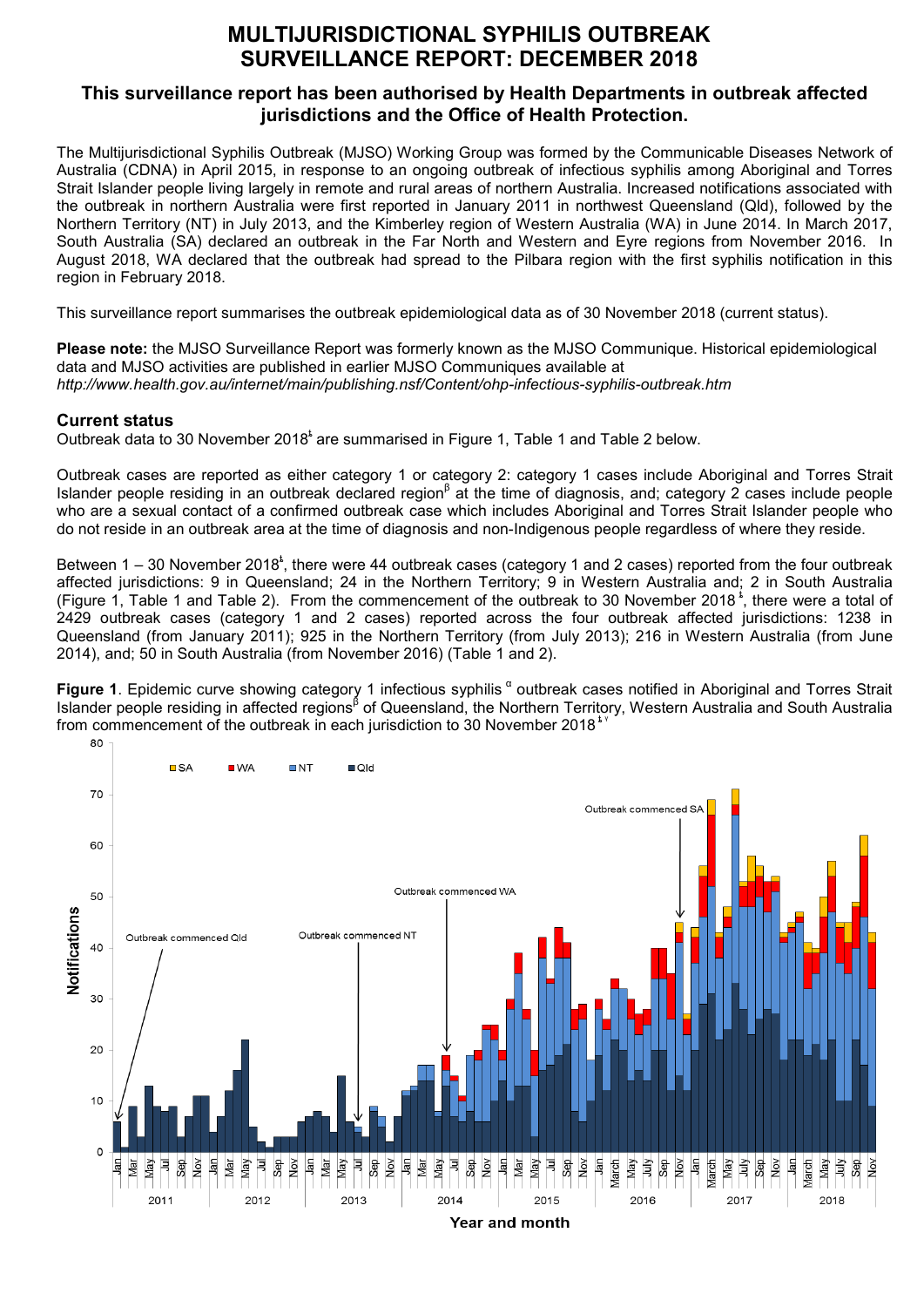Table 1. Characteristics of category 1 infectious syphilis<sup>a</sup> outbreak cases notified in Aboriginal and Torres Strait Islander people residing in affected regions<sup>β</sup> of Queensland, the Northern Territory, Western Australia and South Australia, to 30 November 2018<sup>\$</sup>

|                                                                | <b>North Qld</b>          | <b>NT</b>                                      | <b>WA</b>                   | <b>SA</b>                                    |  |
|----------------------------------------------------------------|---------------------------|------------------------------------------------|-----------------------------|----------------------------------------------|--|
|                                                                | (four HHSs <sup>B</sup> ) | (seven regions <sup><math>\beta</math></sup> ) | (two regions <sup>B</sup> ) | (two regions <sup><math>\beta</math></sup> ) |  |
| <b>Situation to-date, 30 November 2018</b>                     |                           |                                                |                             |                                              |  |
| Outbreak commencement month/year                               | January 2011              | <b>July 2013</b>                               | <b>June 2014</b>            | <b>November</b><br>2016                      |  |
| Total number of cases $\alpha$                                 | 1211                      | 917                                            | 216                         | 50                                           |  |
| % Male / % Female                                              | 47% / 53%                 | 46% / 54%                                      | 40% / 60%                   | 44% / 56%                                    |  |
| % 15-29 year age group                                         | 66%                       | 63%                                            | 69%                         | 56%                                          |  |
| Congenital cases, confirmed (probable)"                        | 4(5)                      | 2(3)                                           | 0(0)                        | 1(0)                                         |  |
| -number of deaths in congenital cases,<br>confirmed (probable) | 3(4)                      | 0(0)                                           | 0(0)                        | 0(0)                                         |  |
| Last reporting month, $1 - 30$ November 2018                   |                           |                                                |                             |                                              |  |
| Number of cases $\alpha$                                       | $\mathbf{q}$              | 23                                             | 9                           | $\overline{2}$                               |  |
| % Male / % Female                                              | 44% / 56%                 | 39%/61%                                        | 22%/78%                     | 50% / 50%                                    |  |
| % 15-29 year age group                                         | 67%                       | 48%                                            | 33%                         | 100%                                         |  |

**Table 2.** Number of category 2 infectious syphilis<sup>a</sup> cases, to 30 November 2018<sup>*tv*</sup>

|                                                           | <b>North Qld</b><br>(four HHSs <sup><math>\beta</math></sup> ) | <b>NT</b><br>(seven regions <sup><math>\beta</math></sup> ) | <b>WA</b><br>(two regions <sup>b</sup> ) | SΑ<br>(two regions <sup><math>\beta</math></sup> ) |
|-----------------------------------------------------------|----------------------------------------------------------------|-------------------------------------------------------------|------------------------------------------|----------------------------------------------------|
| Situation to-date, 30 November 2018                       |                                                                |                                                             |                                          |                                                    |
| Outbreak commencement month/year                          | January 2011                                                   | <b>July 2013</b>                                            | <b>June 2014</b>                         | November 2016                                      |
| Aboriginal and Torres Strait Islander people <sup>8</sup> | 11                                                             |                                                             |                                          |                                                    |
| Non-Indigenous people <sup>µ</sup>                        | 16                                                             | 6                                                           |                                          |                                                    |
| Last reporting month, 1 -30 November 2018                 |                                                                |                                                             |                                          |                                                    |
| Aboriginal and Torres Strait Islander people <sup>8</sup> |                                                                |                                                             |                                          |                                                    |
| Non-Indigenous people <sup>µ</sup>                        |                                                                |                                                             |                                          |                                                    |

#### **Notes:**

 $^{\text{t}}$  'Diagnosis date' was used to define the period of analysis. This date represents either the onset date or where the date of onset was not known, the earliest of the specimen collection date, the notification date, or the notification receive date.

**<sup>α</sup>** Cases defined as per the MJSO syphilis outbreak case definition:

sexual contact of a confirmed outbreak case (category 2 outbreak cases).<br>Affected regions include Torres and Cape, Cairns and Hinterland, North West, and Townsville Hospital and Health Services in Queensland; Alice Springs Alice Springs Rural, Barkly, East Arnhem, Katherine, Darwin Urban and Darwin Rural regions in the Northern Territory; Kimberley and Pilbara regions in Western Australia, and; Far North and Western and Eyre regions in South

 $"$  Cases defined as per the MJSO syphilis outbreak case definition: any newly diagnosed case of confirmed or probable congenital syphilis that meets the CDNA national surveillance case definition whose mother's syphilis infection prior to or during pregnancy meets the infectious syphilis outbreak case definition.

SCRECTER EXTERNAL CONTROLLED TO THE STRAIT ISLAMIC STRAINING TO A CONFIRED OUTDREAK CASE AND TRISTED AND TRISTED AT THE TIME OF

diagnosis.<br><sup>µ</sup> Non-Indigenous people who are sexual contacts of a confirmed outbreak case and reside in or out of an outbreak declared region at the time of diagnosis.

Nationally, an infectious syphilis outbreak case is defined as: any person who is newly diagnosed with confirmed or probable infectious syphilis according to the CDNA national surveillance case definition for infectious syphilis, **AND**, is an Aboriginal or Torres Strait Islander person who resides in any of the following outbreak declared regions as defined and documented by that jurisdiction, at or after the dates indicated: *Qld* - Torres and Cape Hospital and Health Service area (from 1 December 2012); Cairns and Hinterland Hospital and Health Service area (from 1 August 2013); North West Hospital and Health Service area (from 1 January 2011); Townsville Hospital and Health Service area (from 1 January 2014); *NT* - Alice Springs or Barkly district (from 1 July 2013); Katherine district (from 1 May 2014); East Arnhem district (from 1 November 2015); Darwin Rural and Urban (from 1 January 2017); **WA** - Kimberley region (from 1 June 2014) and Pilbara region (from 1 February 2018); *SA* - Far North and Western and Eyre regions (from 15 November 2016) (category 1 outbreak cases) **OR**, is a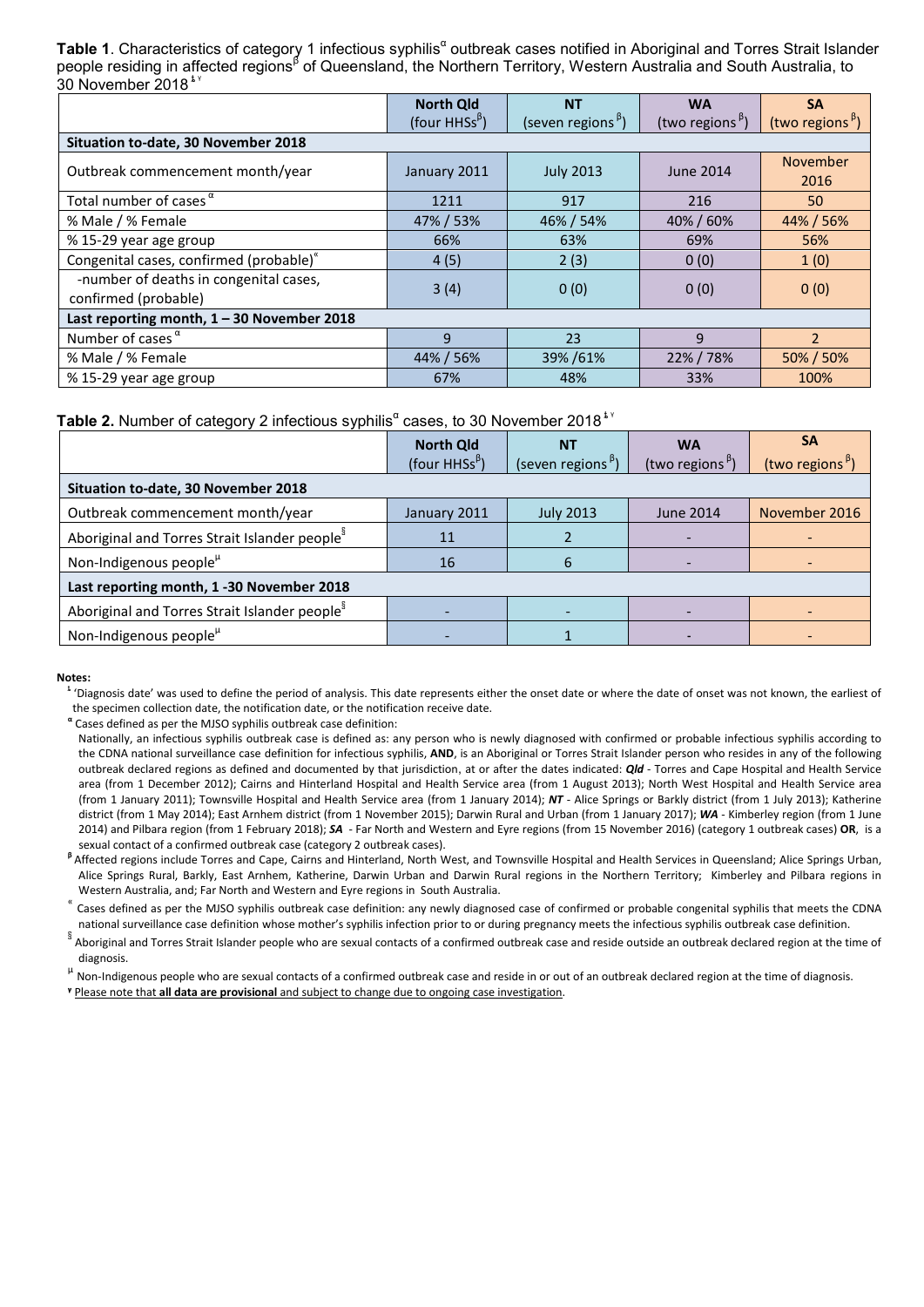# **MULTIJURISDICTIONAL SYPHILIS OUTBREAK SURVEILLANCE REPORT: JANUARY 2019**

## **This surveillance report has been authorised by Health Departments in outbreak affected jurisdictions and the Office of Health Protection.**

The Multijurisdictional Syphilis Outbreak (MJSO) Working Group was formed by the Communicable Diseases Network of Australia (CDNA) in April 2015, in response to an ongoing outbreak of infectious syphilis among Aboriginal and Torres Strait Islander people living largely in remote and rural areas of northern Australia. Increased notifications associated with the outbreak in northern Australia were first reported in January 2011 in northwest Queensland (Qld), followed by the Northern Territory (NT) in July 2013, and the Kimberley region of Western Australia (WA) in June 2014. In March 2017, South Australia (SA) declared an outbreak in the Far North and Western and Eyre regions from November 2016. In August 2018, WA declared that the outbreak had spread to the Pilbara region with the first syphilis notification in this region in February 2018. In January 2019, SA declared the outbreak had spread to Adelaide with the first notification in this region reported in February 2018.

This surveillance report summarises the outbreak epidemiological data as of 31 December 2018 (current status).

**Please note:** the MJSO Surveillance Report was formerly known as the MJSO Communique. Historical epidemiological data and MJSO activities are published in earlier MJSO Communiques available at *http://www.health.gov.au/internet/main/publishing.nsf/Content/ohp-infectious-syphilis-outbreak.htm*

### **Current status**

Outbreak data to 31 December 2018<sup>t</sup> are summarised in Figure 1, Table 1 and Table 2 below.

Outbreak cases are reported as either category 1 or category 2: category 1 cases include Aboriginal and Torres Strait Islander people residing in an outbreak declared region<sup>β</sup> at the time of diagnosis, and; category 2 cases include people who are a sexual contact of a confirmed outbreak case which includes Aboriginal and Torres Strait Islander people who do not reside in an outbreak area at the time of diagnosis and non-Indigenous people regardless of where they reside.

Between 1 – 31 December 2018<sup>t</sup>, there were 42 outbreak cases (category 1 and 2 cases) reported from the four outbreak affected jurisdictions: 12 in Queensland; 16 in the Northern Territory; 13 in Western Australia and; 1 in South Australia (Figure 1, Table 1 and Table 2). From the commencement of the outbreak to 31 December 2018<sup>t</sup>, there were a total of 2493 outbreak cases (category 1 and 2 cases) reported across the four outbreak affected jurisdictions: 1253 in Queensland (from January 2011); 943 in the Northern Territory (from July 2013); 231 in Western Australia (from June 2014), and; 66 in South Australia (from November 2016) (Table 1 and 2).

**Figure 1**. Epidemic curve showing category 1 infectious syphilis " outbreak cases notified in Aboriginal and Torres Strait Islander people residing in affected regions<sup>β</sup> of Queensland, the Northern Territory, Western Australia and South Australia from commencement of the outbreak in each jurisdiction to 31 December 2018<sup> $^{\star}$ </sup>



Year and month